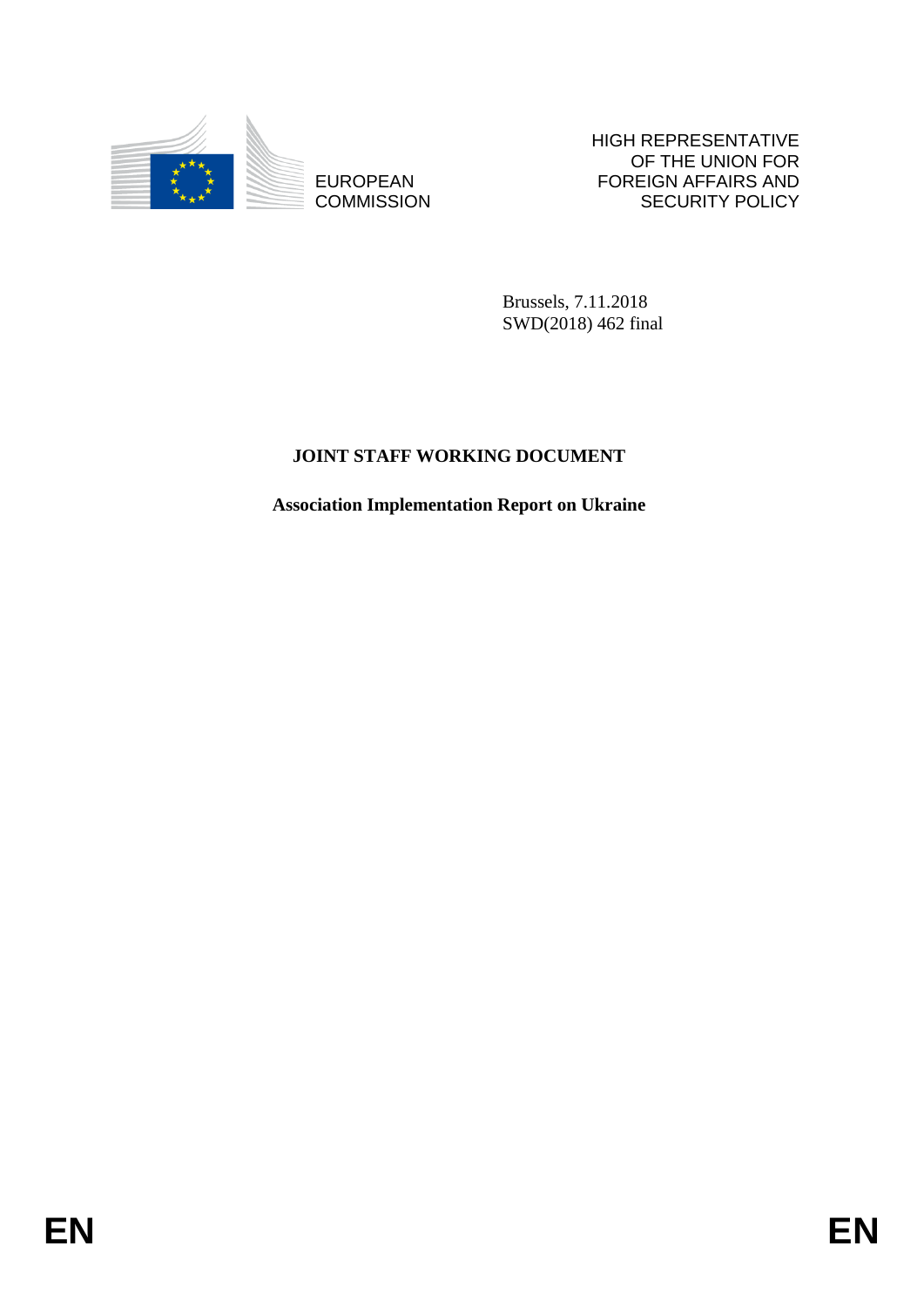### **Association Implementation Report on Ukraine**

### **1. Summary**

In line with the revised European Neighbourhood Policy, this report sets out the state of play of Ukraine's commitments under the EU-Ukraine Association Agreement since the publication of the last Association Implementation Report on Ukraine on 15 November 2017, and ahead of the EU-Ukraine Association Council of 17 December 2018.

In 2018, Ukraine has further advanced in its reform process, which is closely connected to the implementation of the Association Agreement (AA). During the reporting period, Ukraine continued to set up inter-institutional mechanisms to further the Association Agreement implementation, including the Deep and Comprehensive Free Trade Area (DCFTA), and demonstrated additional efforts to streamline the process. The alignment of Ukraine's Government and Parliament was underpinned by their joint Roadmap for implementation of the AA adopted in February 2018 and updated in September 2018. In spring 2018, the Government presented its annual AA implementation report, setting out the state of play of the AA implementation sector by sector<sup>1</sup>. In line with Ukraine's European integration communication strategy, a first Government communication campaign "Power of Opportunities" and [a dedicated web](https://eu-ua.org/) portal<sup>2</sup> were launched in May 2018.

In 2018, a number of draft laws from the Roadmap for AA implementation<sup>3</sup> were adopted, related to decentralisation, intellectual property rights, environment, company law, food safety and energy. In addition, some progress has been reported in the implementation of certain sectoral commitments under the AA, in particular related to sanitary and phytosanitary issues, competition, trade remedies, transparency, public procurement, technical barriers to trade, environment, climate action, energy (including energy efficiency), financial services, intellectual property rights, customs, accounting and auditing.

A number of important reforms in the social sector, launched at the end of 2017, are being carried out, in particular in the area of pensions, healthcare and education. Public administration and decentralisation reforms continued to be implemented steadily. Reforms also advanced in the areas of the judiciary and anti-corruption, albeit at a slower pace. The renewal of the judiciary continued with the newly established Supreme Court becoming operational in late 2017. However, there have been only few convictions in high-level corruption so far and none of them concerned top-level officials. The legislation establishing the new High Anti-Corruption Court was adopted in June 2018 and the selection of judges and other practical tasks have started. There has been progress in the establishment of an automatic verification system for electronic asset declarations, as the necessary verification software was launched in September and connections to some registers for cross-checking of information are established. Further measures are however required to establish a fully functioning system and to prove a convincing track record of effectively verified declarations of high-level officials. The issue of obliging anti-corruption activists and foreign members of supervisory boards of state-owned enterprises to file asset declarations remains unresolved despite commitments made by the Ukrainian authorities and repeated appeals by the EU.

Economic and sectoral reforms have continued. On the reform of State Owned Enterprises (SOEs) and privatisation in the last financial reporting period large SOEs have continued

<sup>&</sup>lt;sup>1</sup> Link:<https://eu-ua.org/zvity-pro-vykonannia-uhody-pro-asotsiatsiiu>

<sup>&</sup>lt;sup>2</sup> Link: [https://eu-ua.org/.](https://eu-ua.org/) See also[: https://www.kmu.gov.ua/en/news/uryad-shvaliv-novij-brend-ukrayina-zaraz](https://www.kmu.gov.ua/en/news/uryad-shvaliv-novij-brend-ukrayina-zaraz-sho-zabezpechit-yedinij-stil-prezentaciyi-derzhavi-v-sviti)[sho-zabezpechit-yedinij-stil-prezentaciyi-derzhavi-v-sviti](https://www.kmu.gov.ua/en/news/uryad-shvaliv-novij-brend-ukrayina-zaraz-sho-zabezpechit-yedinij-stil-prezentaciyi-derzhavi-v-sviti)

 $3$  The September 2018 version of the Roadmap consists of a package of 50 draft laws in total.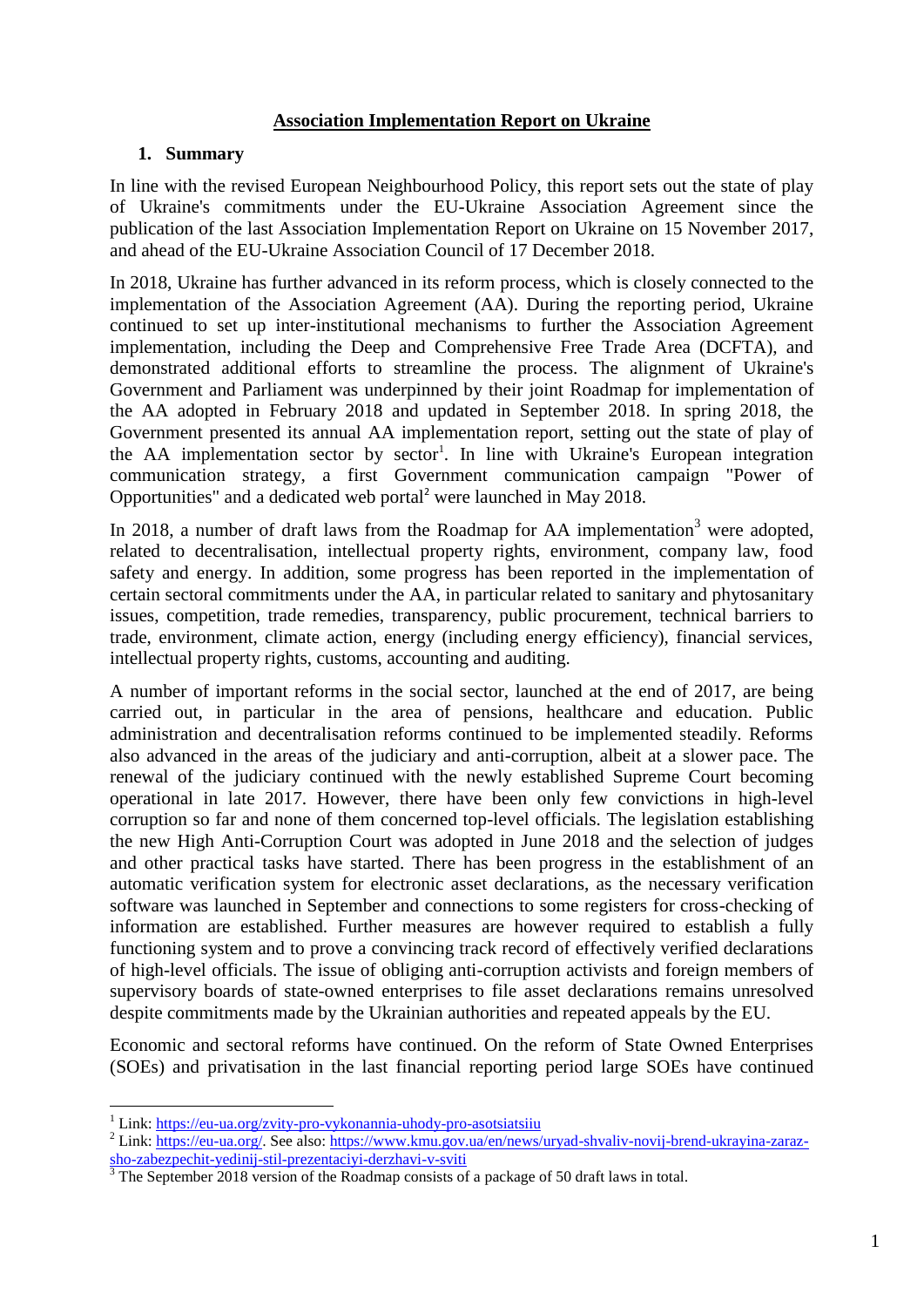increasing profit levels and in 2018 several independent Supervisory boards were established. On privatisation the main success has been the sale of hundreds of small assets with several other hundred expected by the end of the year. The reform of the banking sector continued, with strengthening regulatory and supervisory environment, developing strategies on how to address the high level of non-performing loans and reforming state-owned banks. Furthermore, while steps have been taken towards recovering embezzled funds of almost USD 5.5 billion of PrivatBank prior to its nationalisation by filing court cases, there is little progress so far on the recovery of the misappropriated state funds as well as on related measures of prosecution.

In the energy sector, Ukraine has continued the work on developing secondary legislation, based on the legislative changes adopted over the past years. Moreover, work on energy efficiency has substantially progressed with the operationalisation of the Energy Efficiency Fund with substantial financial EU support linked to clear conditionality advancing reforms in the sector. However, there has been little progress in the creation of independent gas and electricity transmission system operators. The renewal and unblocking of the Energy Regulator took place in June 2018. In some areas, such as transport, legislative approximation is delayed.

Despite the stabilisation of the economy achieved over recent years, Ukraine continues to rely on international financial assistance (including by the International Monetary Fund (IMF)<sup>4</sup> and EU macro-financial assistance programmes) to preserve its macroeconomic stability.

A landmark bill on the reform of the security sector was adopted in June 2018, introducing the principle of parliamentary scrutiny over the security apparatus.

All these developments occurred while the country continues to be affected by the ongoing destabilising actions by Russia in the east of Ukraine, the illegal annexation of Crimea and Sevastopol, further militarisation and hindering and delaying the passage of vessels in the Azov Sea and construction of the Kerch bridge without Ukraine's consent.

# **2. Political dialogue, good governance and strengthening institutions**

# **2.1 Democracy, human rights and good governance**

Ukraine has a **parliamentary-presidential system.** The next regular presidential elections are expected in March 2019 and parliamentary elections in October 2019.

Local self-government has been strengthened by the **decentralisation reform** launched in 2015, which has further advanced in 2018, with 705 new amalgated hromadas (municipalities) established since 2015. The law which allows major cities of a region (Oblast) to become part of the amalgamation process was adopted in May 2018. On 20 September 2018, the Parliament appointed 14 new members of the **Central Election Commission (CEC)**, to replace those whose mandates expired in 2014 and in 2017. One seat remains vacant. The renewed CEC scheduled constituent local elections in over 120 newly amalgamated communities for December 2018.

**Electoral legislation** still remains to be harmonised and aligned with international recommendations. A new draft electoral code, which could provide the basis for the electoral reform, passed first reading in November 2017. At the same time, more than 1.6 million internally displaced persons (IDPs) remain deprived of parts of their voting rights in the

<sup>1</sup> <sup>4</sup> On 19 October 2018, the IMF and the Ukrainian authorities reached a staff-level agreement on a new Stand-By Arrangement (SBA). See: [https://www.imf.org/en/News/Articles/2018/10/19/pr18392-imf-and-ukrainian](https://www.imf.org/en/News/Articles/2018/10/19/pr18392-imf-and-ukrainian-authorities-reach-staff-level-agreement-on-a-new-stand-by-arrangement)[authorities-reach-staff-level-agreement-on-a-new-stand-by-arrangement](https://www.imf.org/en/News/Articles/2018/10/19/pr18392-imf-and-ukrainian-authorities-reach-staff-level-agreement-on-a-new-stand-by-arrangement)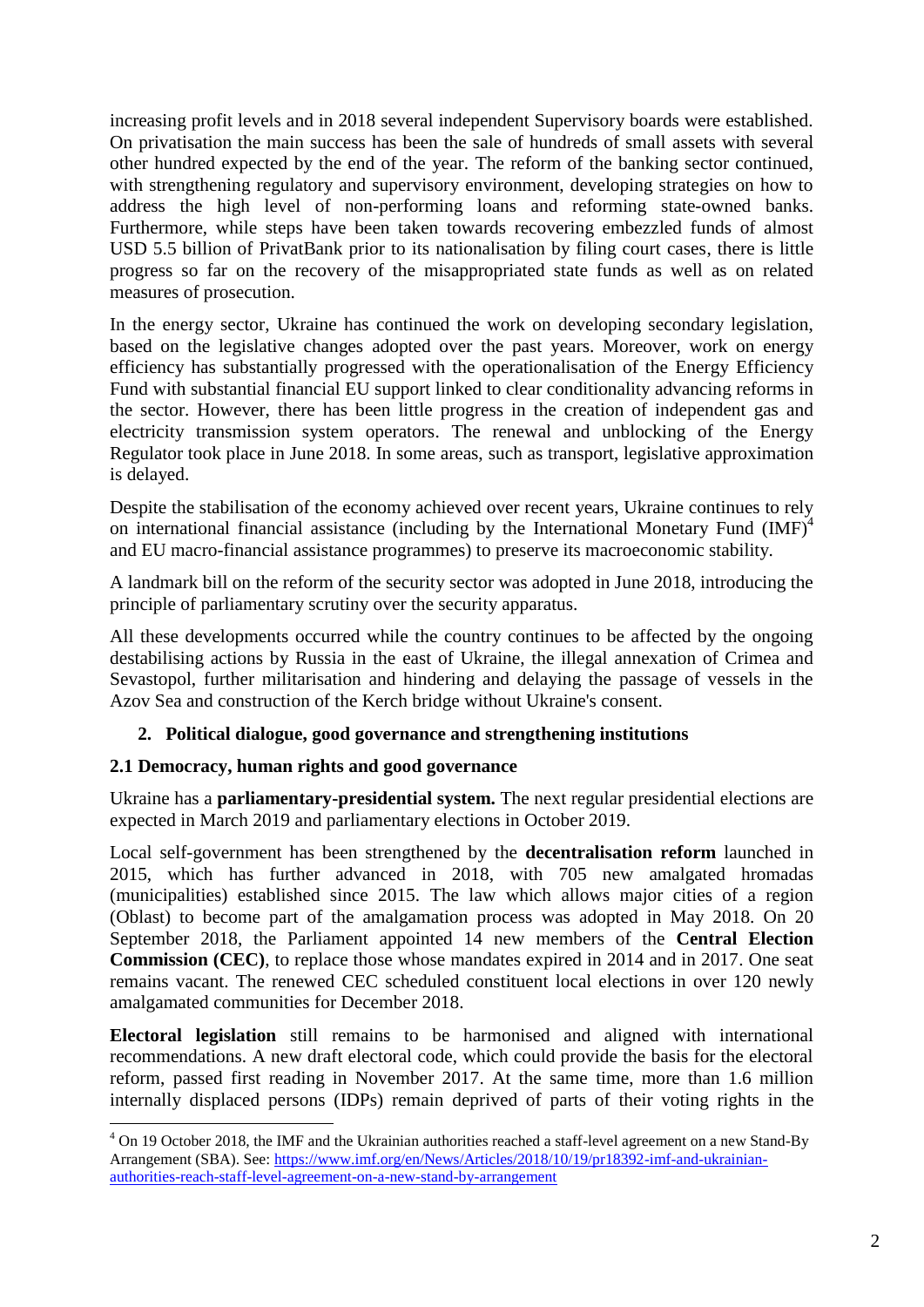absence of dedicated legislation. In December 2017, the Constitutional Court invalidated the provision adopted in February 2016, whereby political parties were allowed to modify lists of parliamentary candidates after the elections. The decision is in line with the 2016 recommendations by the Venice Commission.

The implementation of the 2015-2020 National Strategy and Action Plan on **Human Rights**  is ongoing. A new **ombudsperson** (Parliamentary Commissioner for Human Rights) Liudmyla Denysova was elected in March 2018.

The **human rights situation in the illegally annexed Crimean peninsula** continued to deteriorate in 2018. The systematic repression of individuals and groups who refuse to align themselves with the de-facto "authorities" continued unabated, with an increasing number of human rights abuses including arbitrary arrest, torture and ill treatment.<sup>5</sup> The activities of the Crimean Tatar Mejlis remain banned since 2016 under Russian law and wide-ranging restrictions to the community as well as its leaders are still in place.

Human Rights and fundamental freedoms, such as freedom of opinion and of expression, continue to be severely curtailed by armed groups in the **Non-Government Controlled Areas (NGCA) of eastern Ukraine**, including via targeted killings, arbitrary and incommunicado detention, sexual and gender-based violence, torture, and arbitrary violation of property rights.<sup>6</sup>

The **humanitarian situation** in eastern Ukraine remains of serious concern and continues to present a challenge to the country, for the fifth consecutive year. According to various international interlocutors, including the United Nations (UN), the humanitarian situation has even worsened throughout 2018, due to the continued indiscriminate shelling of civilian infrastructure, the deterioration of the economic situation in NGCA as a result of the conflict, and decreasing international assistance. Humanitarian access to NGCA remains limited though some improvement was achieved during May 2018 with renewed access for a number of UN agencies<sup> $\tau$ </sup> to NGCA territory. The situation is particularly dire in the sectors of health, food, protection and access to basic infrastructure and utilities. 3.4 million people on both sides of the contact line remain in need of humanitarian assistance and protection. At present, only 29% of the 2018 UN Humanitarian Response Plan for Ukraine is funded. Environmental damage and waterborne diseases remain a real risk.

Modalities for the provision of social benefits to IDPs remain very cumbersome, while pensioners residing in NGCA continue to face difficulties in accessing their pensions. An appropriate legislative framework to ensure the respect of IDPs' rights remains to be adopted. In 2018, the Government adopted an Action Plan for NGCA, which was welcomed by the international community for its inclusive approach and attempt to bring the State closer to citizens residing in NGCA. However, the temporary suspension of cargo transfers to and from NGCA (except humanitarian), in place since March 2017, following the confiscation of Ukrainian companies by the so-called "authorities" in the NGCA, continues to pose serious challenges for the economic aspects of the Action Plan.

 $<sup>5</sup>$  Report on the human rights situation in Ukraine 16 February to 15 May 2018, the Office of the United Nations</sup> High Commissioner for Human Rights, [https://www.ohchr.org/Documents/Countries/UA/ReportUkraineFev-](https://www.ohchr.org/Documents/Countries/UA/ReportUkraineFev-May2018_EN.pdf)[May2018\\_EN.pdf](https://www.ohchr.org/Documents/Countries/UA/ReportUkraineFev-May2018_EN.pdf)

 $\overline{6}$  Report on the human rights situation in Ukraine 16 February to 15 May 2018, the Office of the United Nations High Commissioner for Human Rights, [https://www.ohchr.org/Documents/Countries/UA/ReportUkraineFev-](https://www.ohchr.org/Documents/Countries/UA/ReportUkraineFev-May2018_EN.pdf)[May2018\\_EN.pdf](https://www.ohchr.org/Documents/Countries/UA/ReportUkraineFev-May2018_EN.pdf)

 $\sqrt{7}$  UN Children's Fund (UNICEF), UN High Commissioner for Refugees (UNHCR), International Organization for Migration (IOM) and UN Office for the Coordination of Humanitarian Affairs (OCHA).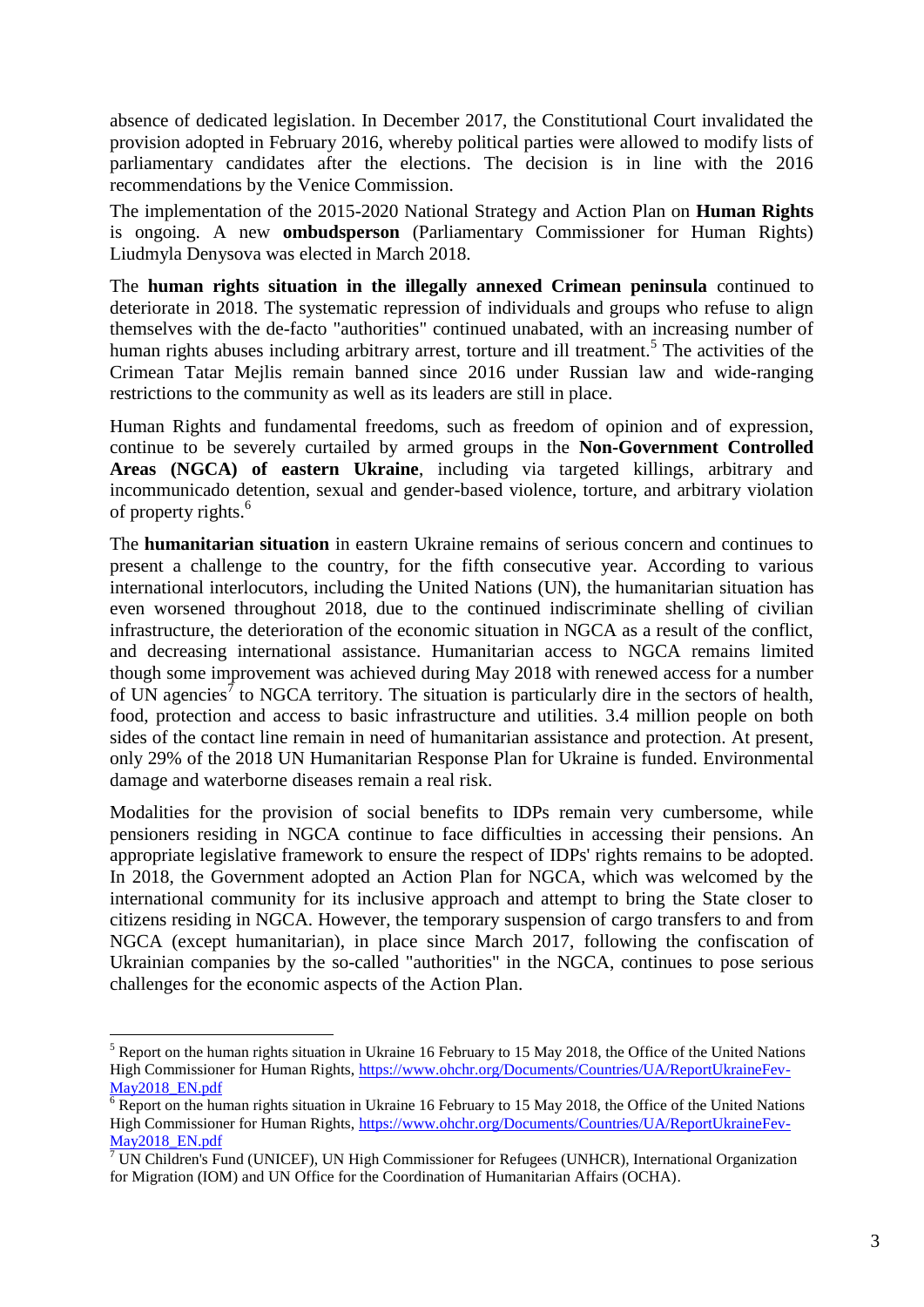With a high level of **contamination of mines**, civilians are exposed to injury and death and often lack access to agricultural land. Over 1,600 casualties have been recorded in eastern Ukraine since 2014 due to extreme levels of landmine and other explosive remnants of war contamination. According to the UN, the contact line in eastern Ukraine has become one of the most mine-contaminated stretches of land in the world, globally counting the largest number of casualties.<sup>8</sup> Ukraine has not yet established a National Mine Action Centre and not yet adopted appropriate demining legislation that would ensure proper coordination of the work of its agencies and allow international humanitarian actors to further assist the country in addressing this major security concern.

In December 2017, the Parliament adopted amendments to the Criminal Code and the Criminal Procedural Code related to sexual and gender-based violence. A new law on domestic violence was adopted at the same time and is largely in line with the Istanbul Convention, which is still to be ratified. The Government Commissioner for Gender Equality Policy was officially nominated in early 2018. In April 2018, a State Social Programme on **Equal Rights and Opportunities** for 2018-2021 was approved. The programme looks at strengthening the institutional mechanisms and an integrated approach for enhancing gender equality in all areas of public life in Ukraine. In 2018, the 2016-2020 National Action Plan for the implementation of UN Security Council Resolution 1325 on Women, Peace and Security will undergo a mid-term review, to be followed up by relevant amendments. In 2018, the **Kyiv Equality March** was held peacefully. However, attacks on Women's Marches on the occasion of International Women's Day were recorded. An increased amount of hate speech and violence targeting minority groups including LGBTI and Roma has been documented by the UN Human Rights Monitoring Mission in Ukraine. The majority of these were reportedly perpetrated by extreme right-wing groups.

Following the December 2017 Venice Commission opinion on the language provisions of the new framework **law on education**, the Ukrainian authorities took a number of steps taking into account these recommendations. In early 2018, a roadmap for the implementation of the article in question was drawn up and consultations with representatives of minorities started in June-July 2018 with a view to further legislative steps regarding implementation. The Parliament has yet to adopt the legislative amendments proposed by the Government to extend the transitional period of the law on education, in line with recommendations by the Venice Commission.

The **public broadcasting service** (PBS) established in 2017 has remained underfinanced in 2018 with only 50% of the budgetary allocation stipulated under Ukrainian law. The financial situation rendered PBS unable to fulfil its basic financial obligations till the end of the year and prompted it to take austerity measures in September 2018, affecting its staff and postponing payments for contractual obligations. Due to its insolvency, PBS analog broadcasting was cut off in all regions. Other expected consequences of such underfunding are the switch off of the analog signal for PBS radio stations as well as the switch off of digital broadcasting.

While freedom of the media is broadly respected in Ukraine, as of September 2018 the Institute of Mass Media reported that since the beginning of the year, there have been 67 cases registered of impediment to lawful professional activities of journalists, 24 cases of threats, 22 cases of beatings of journalists, and 12 cases of limitation of access to information. The

-<br>8

https://www.humanitarianresponse.info/sites/www.humanitarianresponse.info/files/documents/files/2018\_02\_pr otection\_cluster\_-\_mine\_action\_en\_0.pdf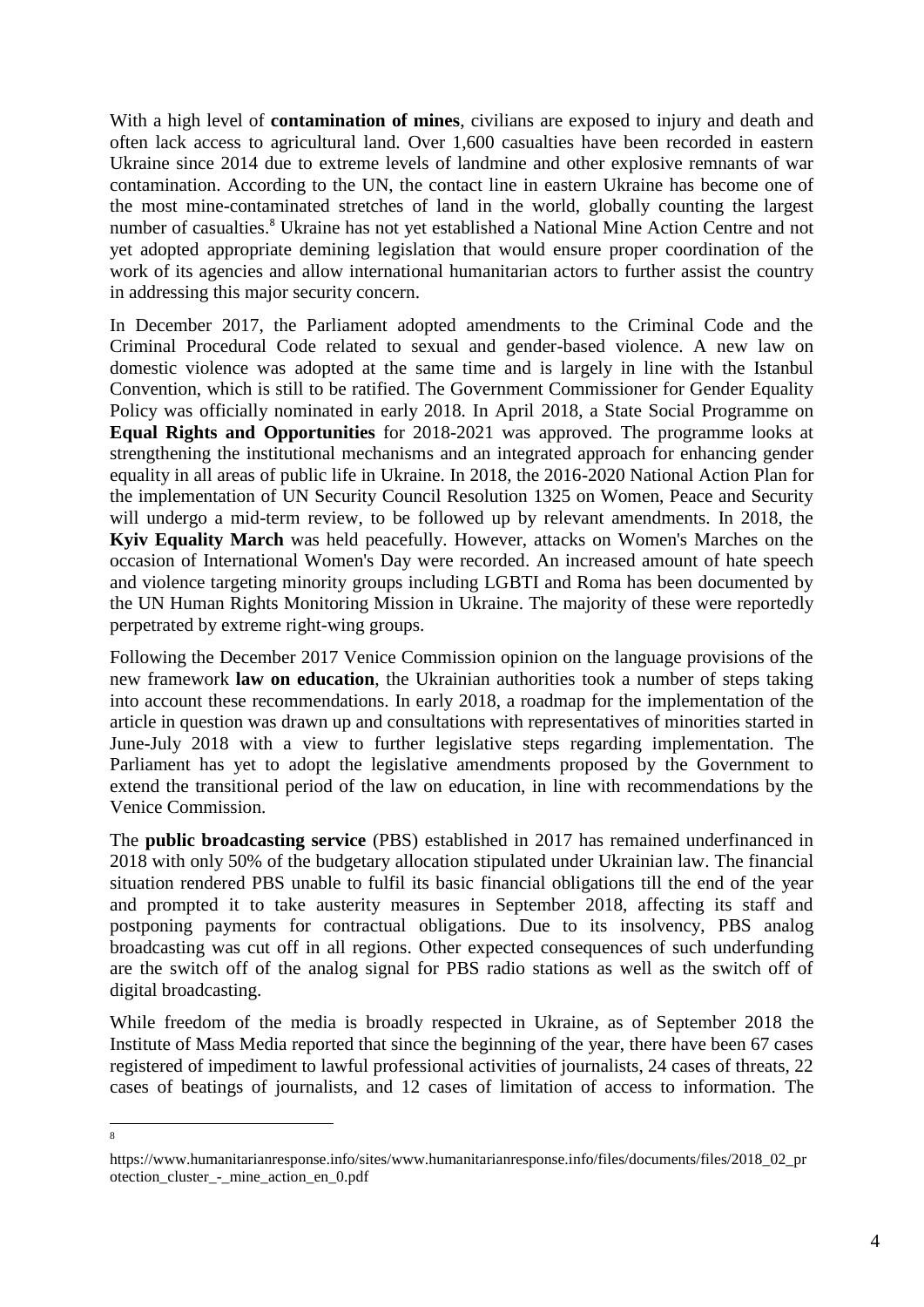investigation into the 2016 high-profile killing of the prominent journalist Pavlo Sheremet has not brought results, while the trial of two suspects for the killing of journalist Oles Buzyna commenced in February 2018.

Progress has been made in the area of **Public Administration Reform** (PAR)<sup>9</sup>. In 2017-2018, the Government aimed at strengthening its capacity to design policies and legislation, including those stemming from the AA. A centralised, transparent and merit-based recruitment system has been launched through a dedicated web-platform [\(career.gov.ua\)](https://protect2.fireeye.com/url?k=5a45044ba47ecf44.5a4796e3-8a09b2b8b5cb4e0d&u=http://career.gov.ua) with close to 24 000 applications received between October 2017 and September 2018 for approximately 1010 positions published. The Government of Ukraine has initiated the process of updating its PAR Strategy in line with recommendations of a baseline measurement of Ukraine's public administration prepared by the EU-OECD 'SIGMA' programme.

In 2018, Ukrainian **civil society** continued to play a very active role in the promotion, design and oversight of reforms, especially in the areas of anti-corruption, judiciary, human rights, decentralisation, energy, and healthcare. Some civil society actors denounced increased pressure from authorities on their activity. Various attacks on civil society activists have been documented in different cities of Ukraine. The legal provision requiring anti-corruption nongovernmental organisations (NGOs) to submit electronic asset-declarations introduced in 2017 remains in place. Throughout 2018, Ukrainian civil society organisations continued to take an active part in the Eastern Partnership Civil Society Platform and the EU-Ukraine Civil Society Platform foreseen by the Association Agreement.

# **2.2. Foreign and security policy**

 $\overline{\phantom{a}}$ 

The **security situation** in eastern Ukraine remains very tense and volatile. Despite a series of renewed commitments to the ceasefire, the situation continues to be marked by daily ceasefire violations on both sides, use of heavy weapons, destruction of critical civilian infrastructure and major mine contamination. The Office of the UN High Commissioner for Human Rights (OHCHR) estimates that more than 10 250 people have been killed and 24 600 injured since the start of hostilities in Donbas in 2014. Furthermore, according to the United Nations Office in Ukraine, over 3 000 civilians have been killed and more than 9 000 injured in eastern Ukraine over the same period.<sup>10</sup>

The Law on Reintegration of the Donbas<sup>11</sup> entered into force in February 2018 and defines Russia as "an occupying force" which should assume responsibility for ensuring the rights of civilians living in the "occupied area". In line with this new law, in May 2018 the Ukrainian Armed Forces formally took over the responsibility for the strategic coordination over the operations in the east from the Security Service of Ukraine.

On the diplomatic front, the **Minsk process** remains stalled. The four working groups under the Trilateral Contact Group have continued to meet on a regular basis. The main result since the 2017 Association Implementation Report was an exchange of some 300 prisoners in December 2017. However, no tangible progress has been achieved on the security and

<sup>&</sup>lt;sup>9</sup> The Government published the Annual Report on the PAR Strategy implementation in 2017 on 23 April 2018. It shows that 55% of planned activities for 2017 are on track; 31% implemented with some delay; and 14% either not implemented or significantly delayed. A baseline measurement of Ukraine's public administration launched by the EU-OECD 'SIGMA' programme in November 2017 was finalised and published in June 2018. Available at: http://www.sigmaweb.org/publications/Baseline-Measurement-Report-2018-Ukraine.pdf.

<sup>10</sup> http://www.un.org.ua/en/information-centre/news/4406-on-world-humanitarian-day-united-nations-calls-forthe-protection-of-civilians-in-eastern-ukraine

<sup>&</sup>lt;sup>11</sup> Formally titled the law "On the special aspects of state policy aimed at ensuring Ukraine's state sovereignty over the temporarily occupied areas of the Donetsk and Lugansk Regions".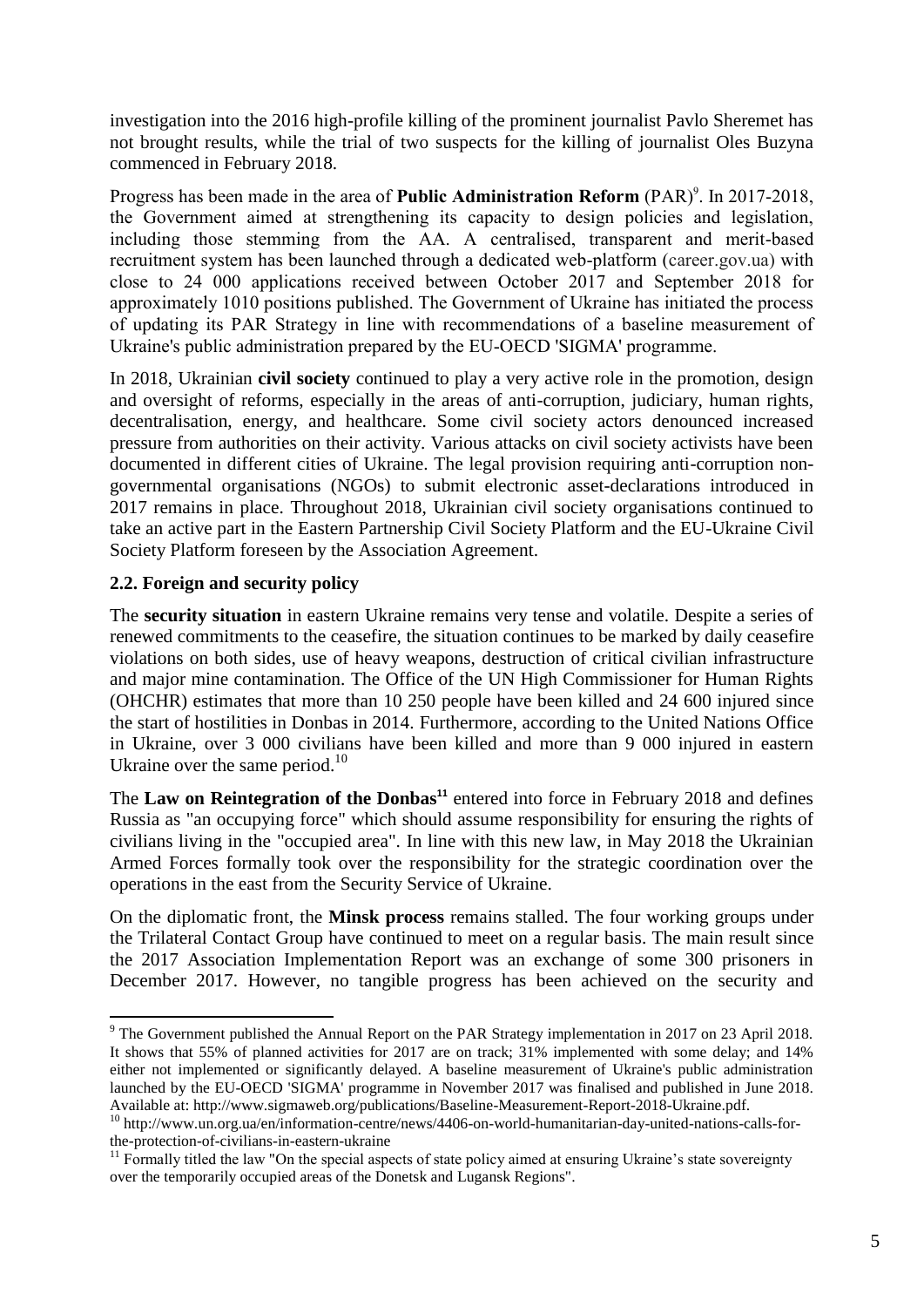political tracks of conflict resolution efforts. The work of the **Organisation for Security and Cooperation in Europe** Special Monitoring Mission (OSCE SMM) continues to face obstacles, mainly in NGCA, in particular close to the Russian border.

Ukraine is challenging Russia's **illegal annexation of the Crimean peninsula** inter alia under the United Nations Convention on the Law of the Sea (UNCLOS). Ukraine submitted its further legal arguments in the ongoing arbitration case against Russia under UNCLOS in early 2018. Since the illegal annexation of the Crimean peninsula, Russia has reportedly tripled the number of military servicemen in the peninsula, and has deployed advanced long-range missile systems there.

In March 2018, Russian presidential **elections were held for the first time in illegally annexed Crimea and Sevastopol.** In May 2018, the Council of the EU added five persons involved in the organization of the elections to the list of those subject to restrictive measures over actions undermining or threatening the territorial integrity, sovereignty and independence of Ukraine<sup>12</sup>.

In May 2018, **the Kerch Strait bridge** was inaugurated by President Putin. It was constructed without Ukraine's consent and connects the illegally annexed Crimean peninsula with the annexing state, Russia. The bridge also has negative economic consequences for Ukrainian ports and exporters, as the largest cargo ships can no longer pass through the Kerch Strait to the ports of Mariupol and Berdyansk. Tension in the **Azov Sea** increased since spring 2018, when Russia started to halt and inspect many non-military vessels passing through the Kerch Strait to and from the Ukrainian mainland ports in the Azov Sea. These inspections have resulted in delays of more than two days in the cargo traffic to and from Ukrainian ports in the Azov Sea. In July 2018, the Council of the EU added six entities involved in the construction of the Kerch Bridge to the list of those subject to restrictive measures over actions undermining or threatening the territorial integrity, sovereignty and independence of Ukraine $^{13}$ .

In May 2018, the Joint Investigation Team presented further findings on the downing of flight MH17. It concluded that the installation used to bring down the flight MH17 belonged beyond doubt to the armed forces of the Russian Federation. In July 2018, the Ukrainian Parliament ratified a Treaty that aims at delegating jurisdiction in this case to the Dutch judicial system<sup>14</sup>. Ukraine pursues the MH17 case in the International Court of Justice alleging Russian violations of the UN Convention for the Suppression of the Financing of Terrorism.

On 21 September, Ukraine informed Russia on its decision not to prolong the Treaty on Friendship, Cooperation and Partnership between Ukraine and Russia, which was signed in 1997.<sup>15</sup>

From January 2018 until 23 October 2018, Ukraine aligned with 26 out of 58 EU Common Foreign and Security Policy declarations it had been invited to support. Ukraine has continued to cooperate with the EU on regional and international issues.

 $\overline{\phantom{a}}$ <sup>12</sup> Council Decision (CFSP) 2018/706 of 14 May 2018 amending Decision 2014/145/CFSP concerning restrictive measures in respect of actions undermining or threatening the territorial integrity, sovereignty and independence of Ukraine.

<sup>&</sup>lt;sup>13</sup> Council Decision (CFSP) 2018/1085 of 30 July 2018 amending Decision 2014/145/CFSP concerning restrictive measures in respect of actions undermining or threatening the territorial integrity, sovereignty and independence of Ukraine.

<sup>&</sup>lt;sup>14</sup> The agreement between Ukraine and the Netherlands on international legal co-operation concerning crimes related to the downing of MH17 was signed in Tallinn on 7 July 2017.

<sup>&</sup>lt;sup>15</sup> The treaty was due to expire on 31 March 2019.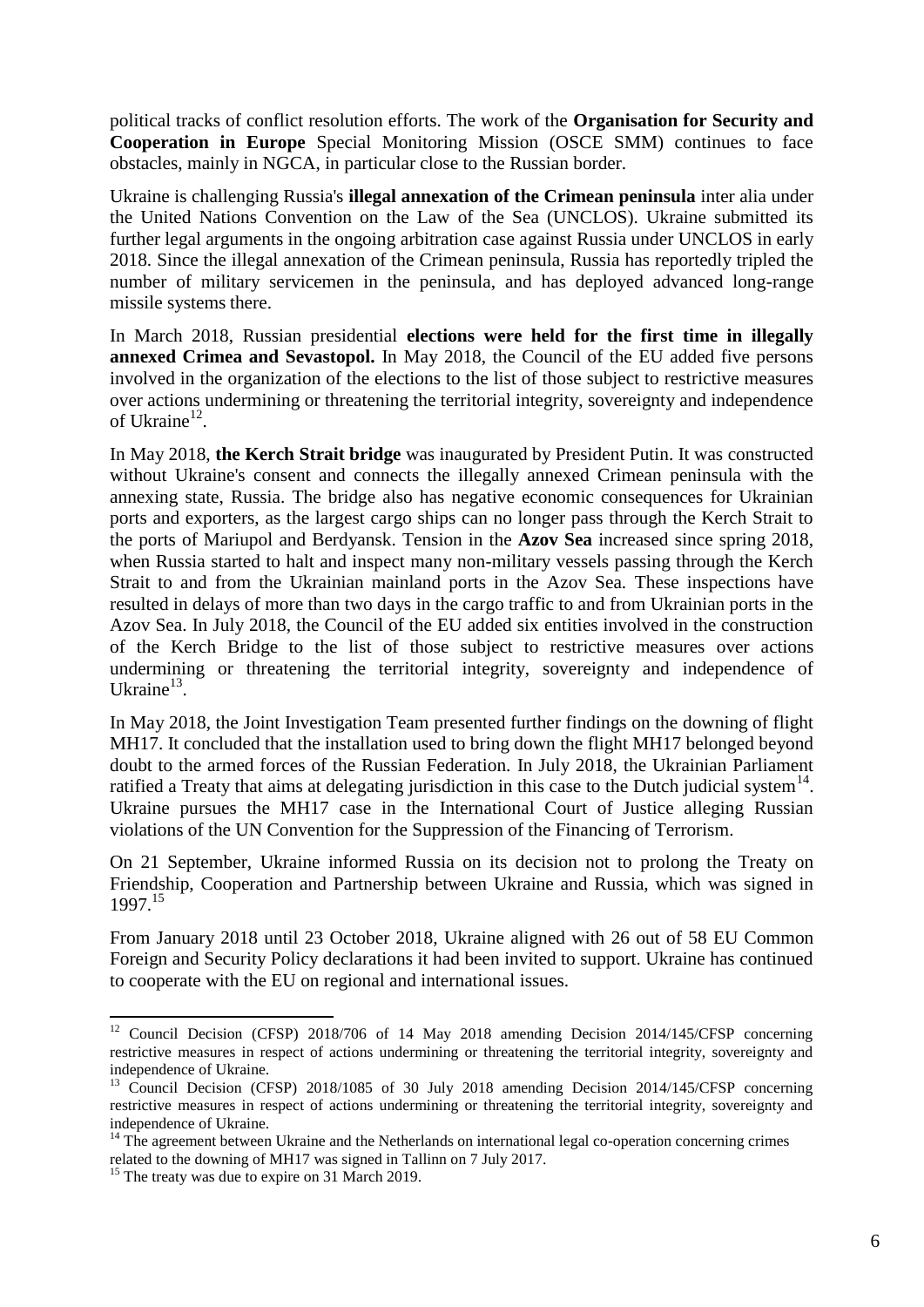### **2.3 Justice, Freedom and Security**

By September 2018, the **National Anticorruption Bureau of Ukraine** (NABU), in cooperation with the Specialised Anticorruption Prosecutor's Office (SAPO), had initiated 644 pre-trial investigations in high-level corruption cases, including against public figures in Ukraine. However, the conviction rate of these cases remains very low at 21 cases as the vast majority of cases are blocked in Ukraine's ordinary courts. So far, no high-level official has been convicted of corruption.

To address this issue, Ukraine adopted in June 2018 legislation to establish a **High Anti-Corruption Court** (HACC) that should be staffed with independent judges selected in a competitive process with international participation. Once established, the HACC will consider cases under NABU's jurisdiction. The law foresees the creation of a Public Council of International Experts (PCIE), which assists the High Qualification Commission of Judges (HQCJ) with the selection of judges and has the power to collectively disqualify a candidatejudge. In mid-September 2018, five international organisations, including the EU, jointly nominated a list of 12 international experts as candidates for the PCIE. The selection of the six members of the PCIE is outstanding. The EU will provide technical assistance to the selection process as well as the establishment of the High Anti-corruption court. Donors have stressed the importance to amend certain rules of the selection procedure to ensure a fully transparent and merit-based selection process.

Following a probe by NABU for hampering investigations, disciplinary proceedings were launched against the Head of SAPO in April 2018. However, the Qualification and Disciplinary Commission of Prosecutors (QDCP), despite having received evidence that the Head of SAPO committed gross violation of prosecutorial ethics, recommended a reprimand instead of the dismissal of the Specialised Anti-corruption Prosecutor. This decision caused strong reaction from the international community, as well as NABU and civil society, who expressed concerns about the effective functioning, independence and cooperation of the anticorruption institutions as well as the damaging effect on the reputation of SAPO. NABU appealed the decision of the QDCP before the Supreme Court, which will have to decide on the admissibility of this appeal and only in a second stage take a decision on its merits.

By October 2018, the **National Agency for Prevention of Corruption (NAPC)**, in charge of the electronic asset declaration system for public officials, only managed to verify some 400, out of 2.7 million, e-declarations currently uploaded on the system. In September 2018, NAPC put into operation automated software to verify the very high number of e-declarations and obtained access to some state registers to cross-check information submitted by public officials. Despite this progress, NAPC has not yet produced a convincing track record of effectively verified declarations of high-level officials.

The extension of the requirements **for e-asset declarations to NGO** activists, international experts working in the field of anti-corruption and foreign members of supervisory boards of state-owned enterprises has not yet been lifted. An opinion by the Venice Commission from March 2018 clearly spoke against the requirements introduced by the Ukrainian parliament in spring 2017. Any additional reporting requirements imposed on NGOs would have to be in line with the expert opinion of the Council of Europe.

During 2017-18, the renewal and reform of the **judiciary** continued. Ukraine's new Supreme Court became operational in December 2017 through a new recruitment process with unprecedented transparency. Nevertheless, the Public Integrity Council (PIC), which consists essentially of civil society experts, expressed doubts about the integrity of 25 of the 113 judges appointed, thereby raising concerns about the perception of the new court. The re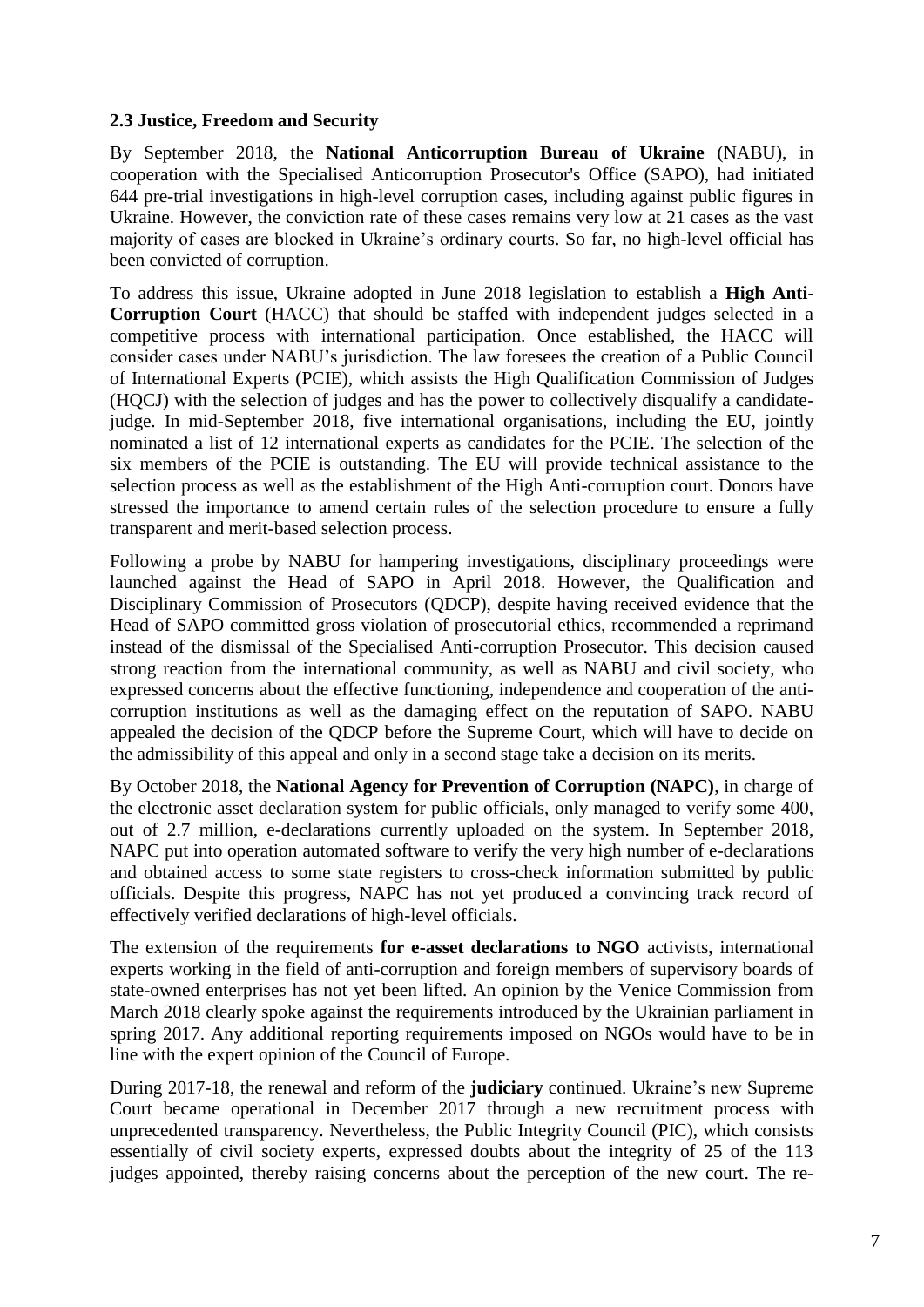evaluation of 5 157 judges resumed in January 2018. In addition, the recruitment of some 750 new judges (first instance and specialised courts) started. In March 2018, the PIC suspended its participation in the process of qualification assessment of judges quoting unrealistic time frames for the assessment of thousands of judges and the ignoring of negative PIC opinions.

In September 2018, the Cassation Administrative Court of the Supreme Court recognized as unlawful and abolished relevant provisions of the Rules of Procedure of the High Qualification Commission of Judges (HQCJ), which had introduced additional requirements and pre-conditions for the consideration by the Council of negative opinions on candidates issued by the Public Integrity Council. This ruling can still be appealed. Meanwhile, the international community, in talks with the HQCJ and the PIC, has been mediating to facilitate the return of the latter in the selection/re-evaluation process. According to the High Qualifications Commission of Judges, as of August 2018, 1 486 judges completed the qualification assessment, of which 1 245 (84%) judges were found to meet the necessary requirements, while 241 judges (16%) failed to pass the assessment. Additionally, the HQCJ postponed consideration of matters in relation to 289 more judges. Since 2016, 2 470 judges voluntarily resigned without waiting for re-evaluation, representing 28% of their total number.

In February 2018, **the Constitutional Court** appointed its president and started adjudicating a number of pending cases, including on highly politically charged ones, demonstrating strengthened independence from political interference.

In the area of **law-enforcement**, the State Bureau of Investigation (SBI) was established with the selection of its leadership in November 2017. Once operational and fully staffed, the SBI will be able to take over most investigative powers from the Prosecutor General's Office and investigate crime committed by public officials outside NABU's exclusive jurisdiction. However, as the SBI has not yet become operational, Ukraine does not have an institutional structure in place to register and investigate complaints regarding criminal offences committed by law enforcement officers, as foreseen by the EU-Ukraine Association Agenda. The cases formally under the SBI's investigative jurisdiction are currently investigated by other law enforcement agencies, thus infringing on the model of delineation of competences prescribed by the procedural legislation. Concerns were raised by civil society organisations and the international community against nominations for senior management positions in SBI made by a politically appointed External Commission.

On 21 June 2018, Ukraine's Parliament adopted the **Law on National Security**. This framework law covers definitions, delineations and oversight mechanisms for the whole security sector and includes provisions for the effective subsequent **reform of the Security Service** of Ukraine (SSU), which would need to be regulated by appropriate secondary legislation. A genuine SSU reform has a potential to strengthen the rule of law, enhance the business climate and increase trust for the SSU.

A **Law on Cybersecurity**, adopted in 2017, entered into force in May 2018. It delineates responsibilities and mechanisms for coordination as regards cybersecurity.

In 2018, the **reform of the National Police** of Ukraine (NPU) continued to be implemented. The EU has maintained its support to rule of law reforms in Ukraine in an integrated approach through the **EU Advisory Mission for Civilian Security Reform (EUAM)** and the EUfunded support programmes on Rule of Law and Anti-corruption.

As of 31 August 2018, citizens of Ukraine have made over 25.9 million trips to EU countries since the **visa free regime** for short term stays for Ukrainian citizens holding biometric passports entered into force in June 2017. Six million Ukrainian citizens have crossed the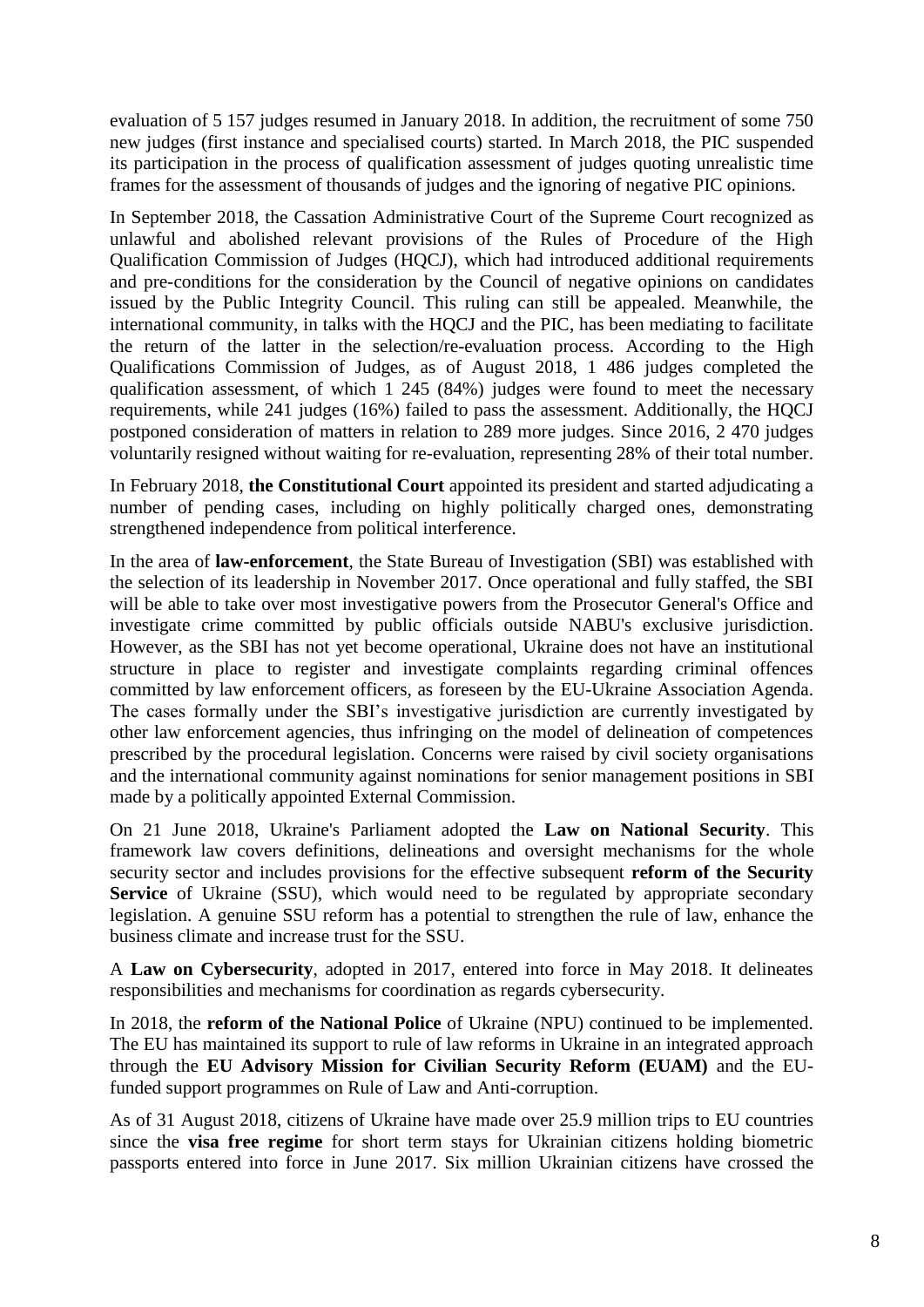border with biometric passports (23% of the total), of which 1.3 million without visas. The demand for biometric foreign travel documents remains high and new manufacturing equipment was purchased to improve processing time.

In 2018, Ukraine stepped up measures to **prevent irregular migration**. The number of detained irregular migrants increased during the first half of 2018 by 46%<sup>16</sup> as compared to the similar period of 2017. During 2018, the State Border Guard Service together with the National Police and the State Migration Service conducted a number of special operations aimed at preventing violation of migration and border regulations. In 2018, the Temporary Accommodation Centre for Refugees in Yagotyn received its first asylum seekers.

# **3. Economic development and market opportunities**

# **3.1. Economic development**

**Ukraine's economy** has continued the recovery started in 2016, following the recession of 2014-2015. GDP grew by 2.5% in 2017 and is projected to grow by 3.5% in 2018. Ukraine has made significant progress in consolidating public finances, notably by reducing the fiscal deficit from 4.5% GDP in 2014 to 1.4% in 2017. Inflation has decreased substantially since 2015, down to 13.7% in 2017 and 8.9% by July 2018. The exchange rate of the local currency, the Hryvnia, has remained relatively stable, notwithstanding the volatility of other emerging market currencies. International foreign exchange reserves had been steadily growing, and reached nearly USD 18.8 billion at end-2017, but slipped to USD 17.2 billion between January and August 2018, largely due to foreign debt repayments, which increased in 2018 and will rise further in 2019, as repayments on restructured Eurobonds have to be resumed. The economic stabilisation has been supported by prudent macroeconomic policies and significant international financial and technical assistance, including the macro-financial assistance programme provided by the EU. The overall unemployment rate remained stable at 9.5% in 2017 and slightly decreased to 9.2% by the first half of 2018.

Ukraine has improved its **business environment** in recent years, though this progress is stalling to some extent. According to the World Bank's Doing Business survey, Ukraine ranks 76th in 2018, which is an improvement from 80th in 2017, and 142nd in 2010<sup>17</sup>. Foreign **direct investment** remains relatively low at USD 2.3 billion in 2017.

In 2017/18, the **banking sector** continued to stabilise. The new Governor of the National Bank of Ukraine (NBU) was appointed on 15 March 2018. The NBU is working to implement a comprehensive banking sector development programme, while introducing international rules for capital adequacy, liquidity, corporate governance, information disclosure and risk management in the banking sector. The new **Risk Management Regulation for Ukrainian Banks** was adopted by the NBU Board in June 2018. Furthermore, the NBU is working on a strategy to deal with the high level of non-performing loans, which still present a systemic risk, albeit mitigated by a high level of provisioning. After the nationalisation of the systemically-important PrivatBank in December 2016, the bank has been successfully managed by the Ukrainian authorities and its governance improved. Some steps have been taken towards recovering the embezzled funds of almost USD 5.5 billion by filing court cases against former owners in Ukraine and in foreign jurisdictions, including the initiation of lawsuits in London and Switzerland against former owners.

1

<sup>&</sup>lt;sup>16</sup> Source: http://migraciya.com.ua/news/ua-min-ust/sergjj-jarovijj-do-knja-serpnja-v-ukran-trivatime-speoperajamgrant

 $17$  Source: http://www.doingbusiness.org/en/data/exploreeconomies/ukraine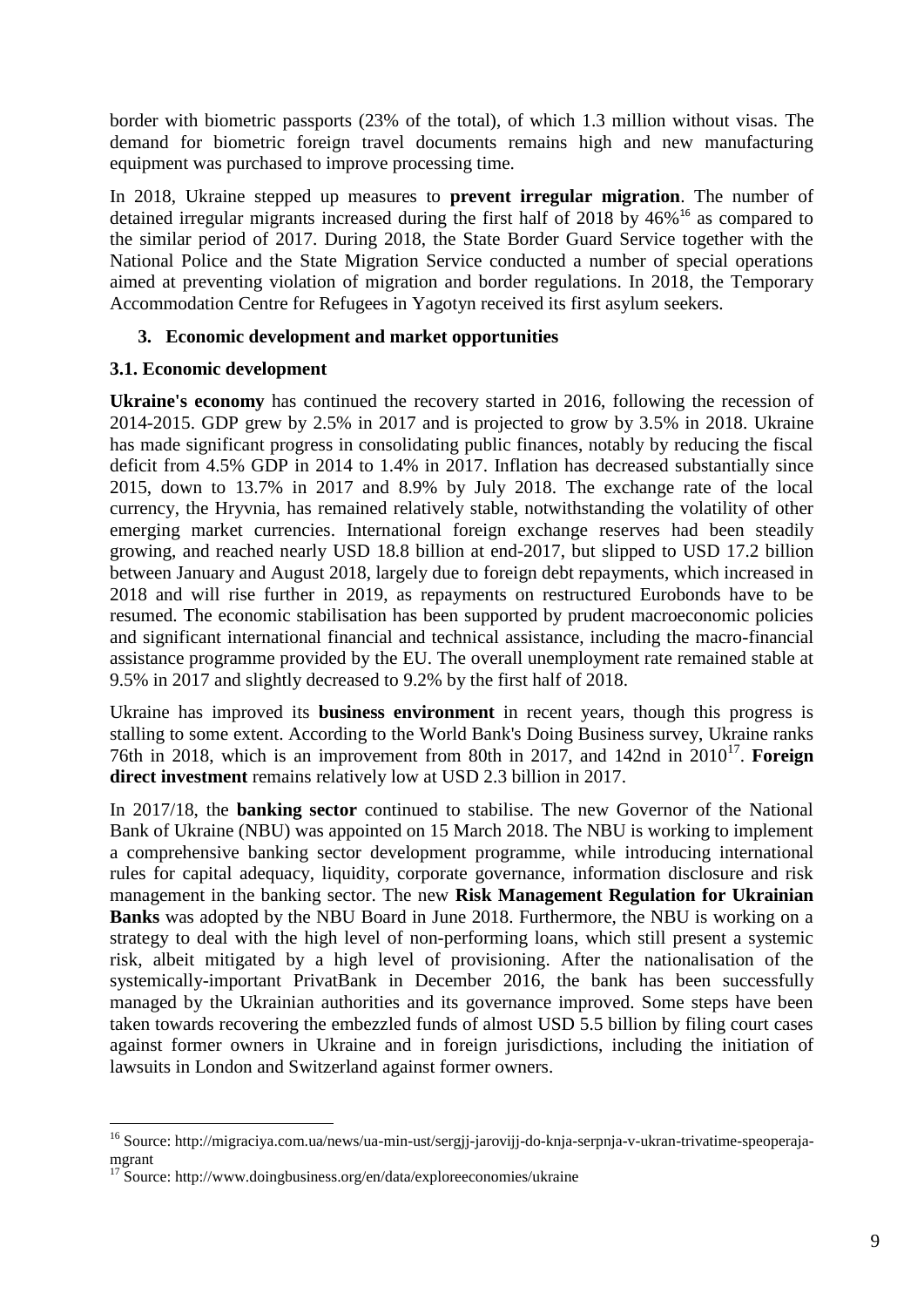Furthermore, the Government adopted strategic principles for reforming **state-owned banks (SOBs)** in February 2018, followed by an implementation plan given the extensive state ownership in the banking sector. On 5 July 2018, the Ukrainian Parliament adopted a law on improving functioning of the financial sector, which includes obligatory Supervisory Boards for SOBs with a majority of independent members. Following the adoption of the **Law on Credit Registry** in February 2018, full-fledged operations started in July 2018. On 3 July 2018, a law was adopted to improve protection of creditors' rights. Finally, a law to allow for a gradual liberalisation of currency operations and capital flows was adopted on 21 June 2018 and will enter into force at the beginning of 2019.

In the **non-banking financial sector**, a draft law on **Financial Regulatory Reform** has been pending in the Parliament since August 2016. A draft law to provide the National Commission for Securities and Stock Market with necessary enforcement powers and operational and financial independence is also pending since April 2017. Adoption of both laws would allow for a better integration of regulatory and supervisory powers over financial markets in Ukraine. The delay in the institutional strengthening is also stalling upgrading the legal and regulatory framework for non-bank financial institutions.

The implementation of the **Public Finance Management (PFM) strategy** and the Action Plan adopted in 2017 continued during 2018. To strengthen **medium-term budget planning** and programme-based budgeting, the Government submitted legal amendments to the Parliament in February 2018. In order to optimise public expenditure, the Government launched **spending reviews** in five public institutions. In **internal control and audit**, the Ministry of Finance prepared and published a performance review of the internal audit function across the Government. In **external audit**, after a two-year delay, in March 2018 the Parliament put in place a new college of the **Accounting Chamber of Ukraine**, allowing it to reform external audit and bring it closer to the international standards. In July 2018, Ukraine signed the Multilateral Convention to Implement Tax Treaty Related Measures to Prevent Base Erosion and Profit Shifting, which is now to be ratified by the Parliament.

In **revenue mobilisation**, a long overdue medium-term consolidated and comprehensive reform plan for the **State Fiscal Service** (SFS) has not yet been adopted by the Government. The function of investigation of economic crimes remains underdeveloped; several draft laws on establishing a new institution to deal with financial crimes are registered in the Parliament. Yet, a political consensus on setting up a professional, politically neutral and analytical new body is outstanding. On **customs and trade facilitation**, Ukraine is behind schedule in implementing commitments of the AA and joining the Conventions on a **Common Transit Procedure** and on the **Simplification of Formalities in Trade in Goods**. Ukraine's legislation aimed at approximating EU customs legislation, and in particular draft laws on authorised economic operator, common transit procedure, enforcement of intellectual property rights and customs relief for travellers with EU, regulations still need to be adopted by the Parliament. Ukraine became a full member of the Regional Convention on pan-Euro-Mediterranean (PEM) preferential rules of origin convention on 1 February 2018.

The revised law on **statistics**, pending since 2016, has not yet been considered by the Parliament. The lack of professional independence in the State Statistics Service remains a source of concern.

In May 2018, Ukraine adopted the **Action Plan of the Strategy for the development of Small and Medium Enterprises (SMEs)**. The Action Plan indicates specific support measures for SMEs, also as a result of the analysis done by the EU-financed Better Regulation Delivery Office (BRDO). These measures specifically address the regulatory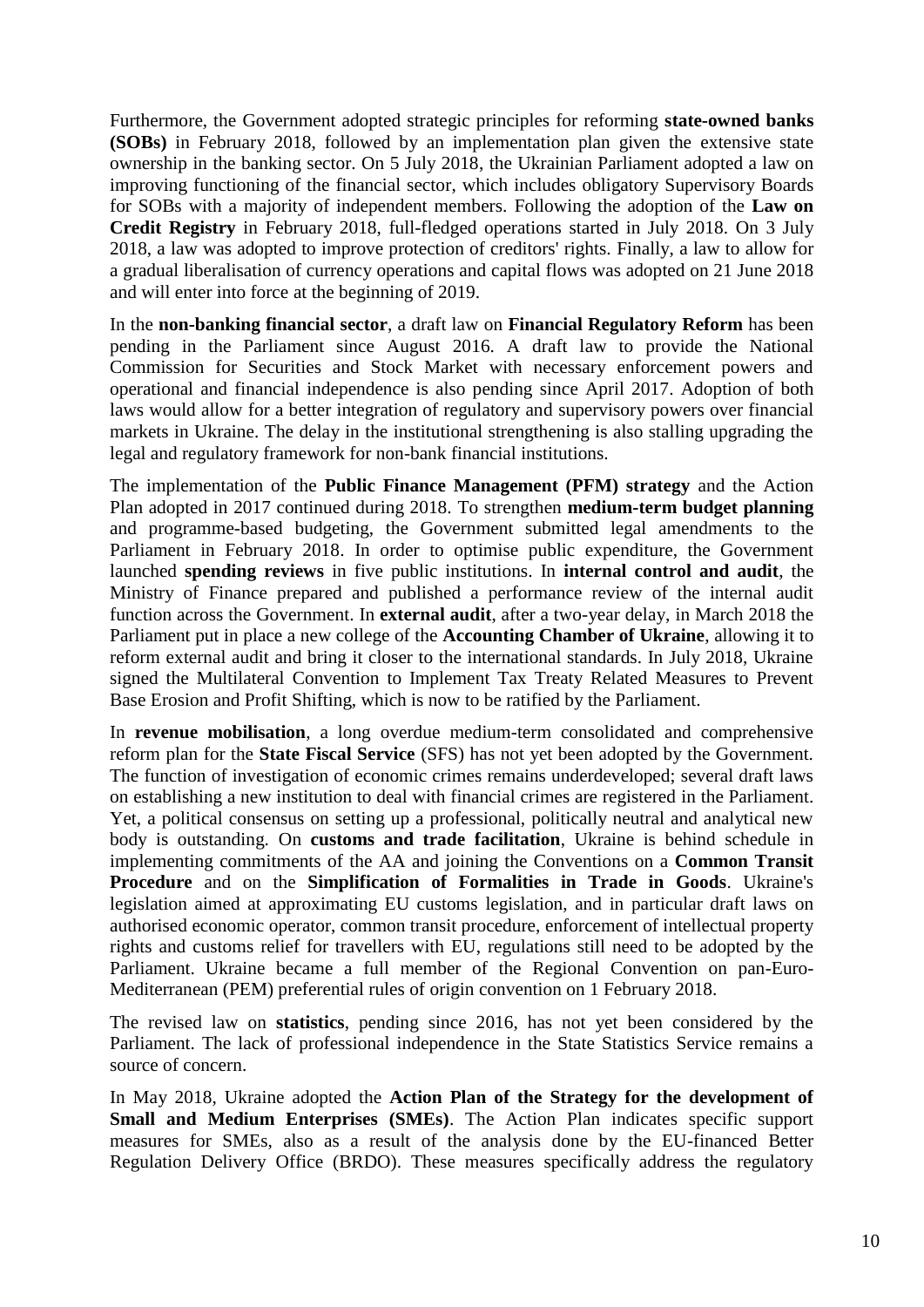framework, which is still tarnished by a number of problematic or outdated legal acts. With regard to the **reform of** SOEs, profits of the top-100 State owned enterprises have increased by 38% in 2017. In 2018, new recruitment procedures passed in early 2018 have resulted in the appointment of independent Supervisory Boards at three large SOEs. In 2018, the government has also passed guidelines on the State Ownership policy. The Parliament has still to pass the law that will effectively empower supervisory boards. On privatisation, the implementation of the new law passed in early 2018 has resulted in the successful privatisation of hundreds of small assets with several hundred more expected by the end of the year. As regards the privatisation of large SOEs, the State Property Fund has recently appointed privatisation advisers for a few large SOEs, aimed at their privatisation in 2019.

Legislative work continued on aligning the rules on the protection of rights of shareholders, creditors and other stakeholders, **company law, accounting and auditing and corporate governance** policy with EU and international practices. The new prospectus and transparency requirements for issuers of securities entered into force in July 2018. The long-awaited law on **Limited Liability and Additional Liability Companies** was adopted in February 2018 and came in force in June 2018. Amendments to the law on **Accounting and Financial Reporting** were introduced in October 2017, defining Public Interest Entities, classification of enterprises for the purposes of financial reporting and the scope of application of IFRS (International Financial Reporting Standards) and IFRS-compliant standards for financial reporting. The new law on **Audit of financial statements and Auditing activities** was adopted in December 2017, envisaging stronger supervision of the audit profession by a Public Oversight Body to be established, and stricter requirements for audit firms verifying accounts of Public Interest Entities to reduce possibilities of conflicts of interests. In December 2017, a Memorandum of Understanding was signed between the financial market regulators and the Ministry of Finance on the unified electronic system for Public Interest Entities (PIEs) as required by the new **Accounting Law** adopted in October 2017.

In terms of **agricultural policy**, the **Law on Basic Principles of State Agrarian and Rural Development (ARD) Policy,** after having failed to be adopted in first reading in July 2018, has been re-registered at the Ukrainian Parliament in October 2018. This is an important Law as it will allow for the implementation of the ARD Action Plan over the coming five years.

However, due to a lack of leadership and direction to steer changes, the implementation of **the land reform** remains slow. The draft law on **Land Turnover** finalised in 2017, which would lift the Moratorium on Land sales in place since 2001, will be assessed by a Working Group established in July 2018. Work is also ongoing to improve the accuracy of the land cadastre, the registry of rights and the transparency of land governance. In line with AA obligations, laws regulating **organic production**, the circulation and labelling of organic products, state controls over **Genetically Modified (GM) Products** and the circulation, tracking and labelling of GMOs are at various stages of the legislative adoption process in the Ukrainian Parliament. Furthermore, the Ukrainian **Geographic Indications (GIs) system** was designed: a framework law on GIs was adopted and specialised laws to regulate GIs for certain products were finalised in 2018. The Ministry of Agrarian Policy and Food (MoAPF) is undergoing an ambitious restructuring. Sustainable **management of forestry and fisheries resources** is addressed with the objective of reducing illegal, unregulated and unreported practices, but further efforts are needed to modernise fisheries management in line with best practices from the EU, Food and Agriculture Organization (FAO) and General Fisheries Commission for the Mediterranean (GFCM).

Ukraine has taken steps to enhance the support of economic development through its **regional development** model. The "Innovative Economy and Investments" programme is now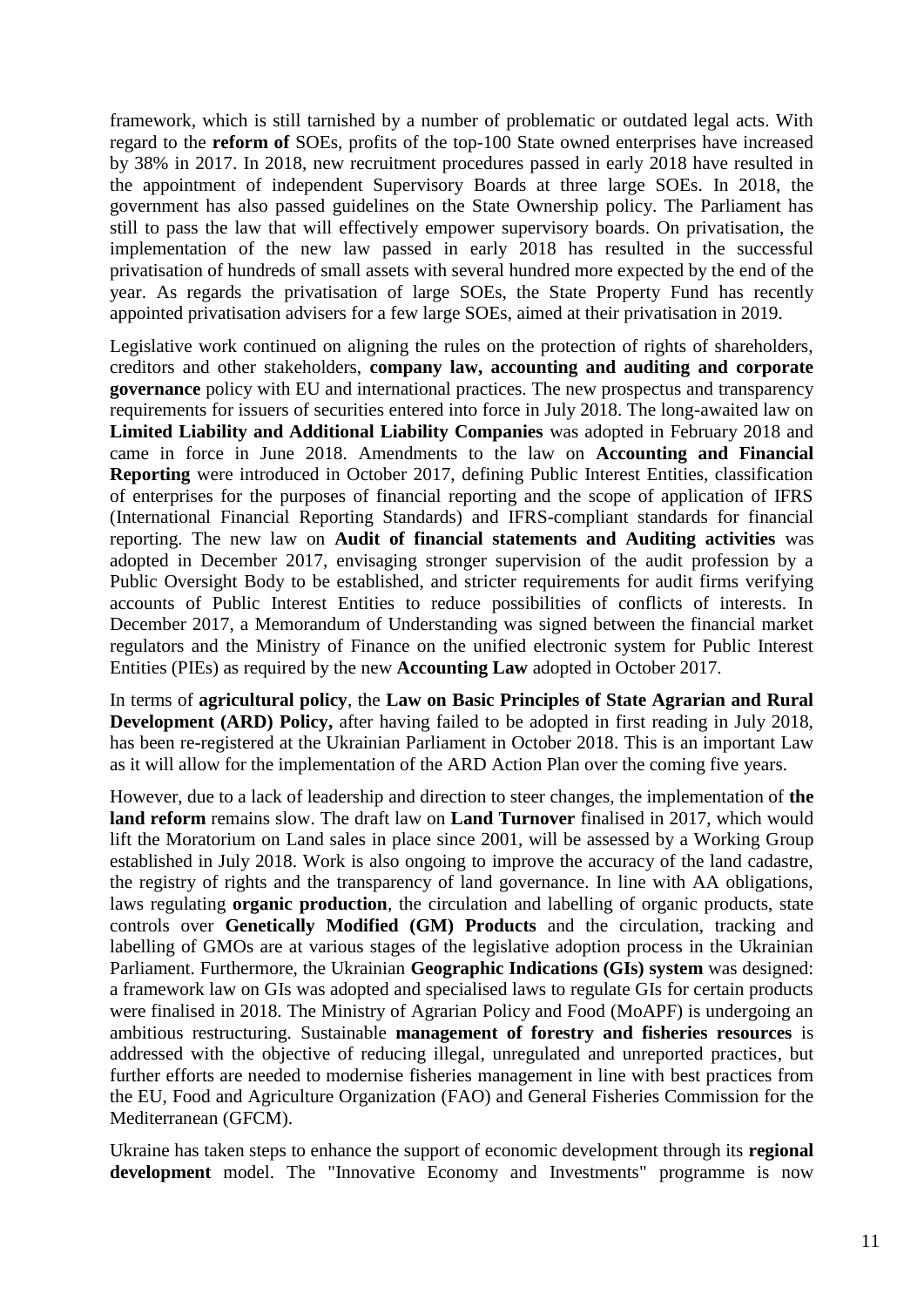operational and targeted specialisation has been identified as a future priority. The allocation of adequate budgetary resources to the State Fund for Regional Development in line with national legislation nevertheless remains behind ambitions. Ukraine has strengthened its participation in the EU Strategy for the Danube Region.

While in 2018 Ukraine has undertaken some steps in the approximation of legislation in line with the AA in the areas of **employment, social policy and equal opportunities**, it continues to face some delays. In 2018, Ukraine continued to implement the pension reform initiated in 2017, while there are delays on legislation on occupational safety and health, part-time work and parental leave. A review of the legislation in the areas of undeclared labour and occupational safety and health was undertaken in spring 2018 with support of an EU-funded project. The adoption of the new **Labour Code**, which would advance legal approximation, has not progressed since the draft law was prepared for second reading in 2017. The Government has initiated procedures to improve the targeting of social subsidies and plans to start with a gradual monetisation of subsidies in 2019. A modernisation of the social dialogue, including through the adoption of legislation on collective bargaining, is pending. Occupational prohibitions for women were abolished in late 2017. The minimum monthly wage was increased further to UAH<sup>18</sup> 3 723 (+16.3% y/y) after a substantial increase in 2017. In 2017, the first time since 2013, Ukraine recorded a reduction in the moderate poverty (according to the World Bank's national methodology for Ukraine) to an estimated 24.5% in 2017 from 26.7% in 2016, but still up sharply from 14.1% in 2013. The poverty rate (under USD 5.5/day in 2011 PPP<sup>19</sup>) is estimated at 5.7% in 2017.<sup>20</sup>

On 25 May 2018, the European Commission and the State **Space** Agency of Ukraine signed a cooperation arrangement that establishes a partnership on Earth observation. Furthermore, in view of using EGNOS (the European Geostationary Navigation Overlay Service) in Ukraine, it has been decided to deploy a first EGNOS ground station at Zhuliany Airport  $(Kyiv)^{21}$ .

# **3.2. Trade and trade-related matters**

After almost **three years of provisional application of the AA/DCFTA and since entering into force on 1 September 2017**, the DCFTA **shows positive results**. The EU has become Ukraine's largest trade partner by far, representing 42% of total Ukrainian external trade. In 2017, exports from the EU to Ukraine, and imports from Ukraine to the EU increased by respectively 22% and 27.2%. While trade is increasing also with the rest of the world, the pace of increase is much faster with the EU, which demonstrates that the AA/DCFTA is playing a significant role. Since 2018, exports from Ukraine to the EU are fully back to the pre-crisis (i.e. 2012) level.

Against the background of progressive tariff liberalisation between the EU and Ukraine, the EU has repeatedly called on Ukraine to repeal an **export ban on raw wood** (applicable since autumn 2015) because of its incompatibility with Ukraine's World Trade Organisation (WTO) and DCFTA commitments, and to abstain from the introduction of any further traderestricting measures. The Commission has repeatedly raised this at all instances and levels $^{22}$ , intending to address this trade irritant through the dispute settlement mechanism provided for under the DCFTA should the problem persist. The EU and a number of Member States have

1

<sup>&</sup>lt;sup>18</sup> Ukrainian Hryvnia.

<sup>&</sup>lt;sup>19</sup> Purchasing Power Parity.

<sup>20</sup> http://pubdocs.worldbank.org/en/684631523347829626/Ukraine-Economic-Update-April-2018-Eng.pdf

<sup>&</sup>lt;sup>21</sup> On 27 March 2018, the EU-Ukraine 2<sup>nd</sup> High-level Industrial and Dialogue recommended starting the negotiations of the EGNOS extension agreement.

 $^{22}$  Including at the last EU-Ukraine Summit (Brussels, 9 July 2018).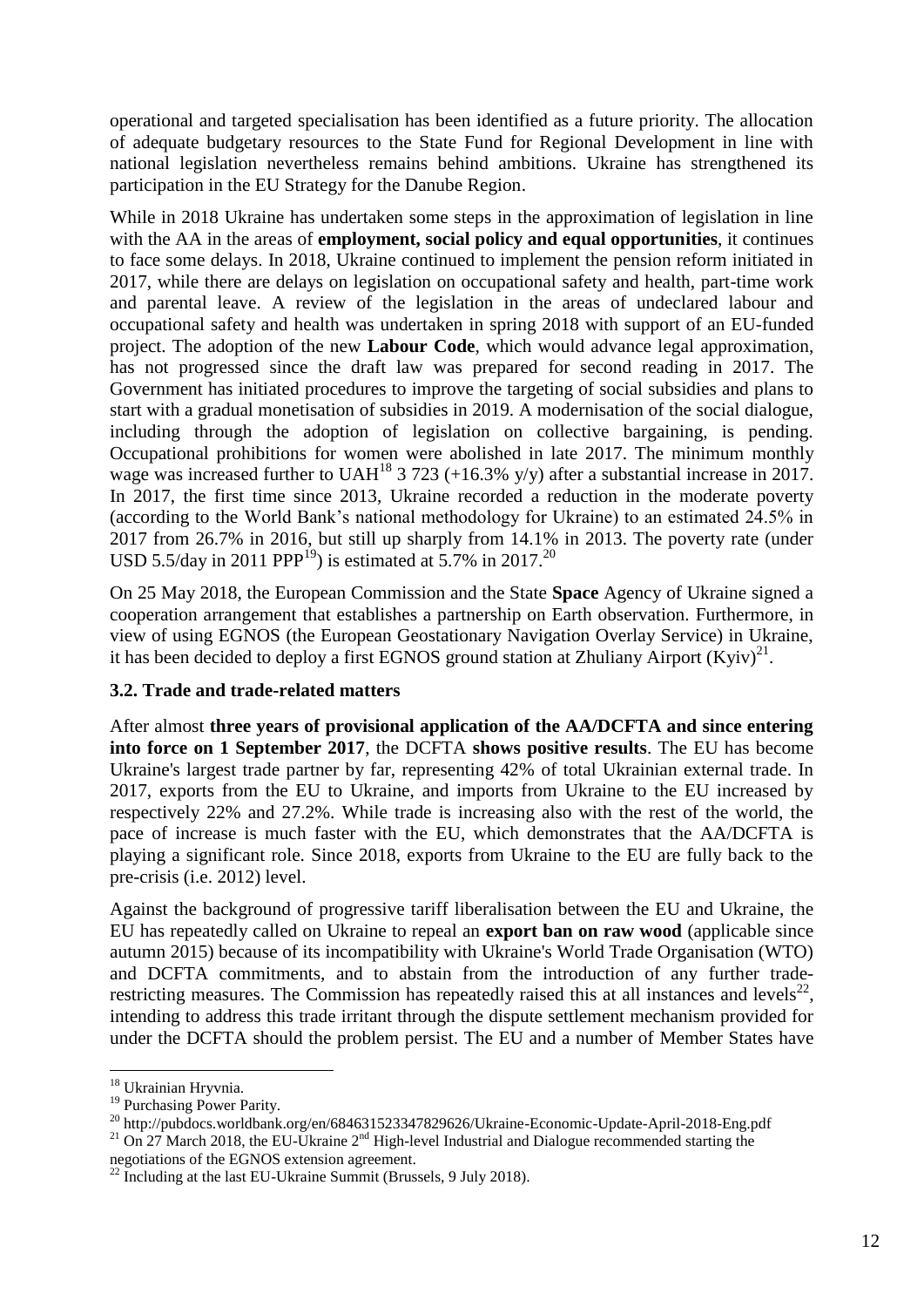also been providing technical assistance to Ukraine to support the reform of its forest-based sector.

In terms of **technical barriers to trade**, the implementation of the **Strategy for the Development of the Technical Regulation System** until 2020, and its related Action Plan, has started with the view to implement the AA and - in the future - an Agreement on Conformity Assessment and Acceptance of Industrial Products (ACAA). The adoption of amendments to the **Law on Market Surveillance** is pending. Ukraine is very active within international standardisation bodies<sup>23</sup> whereas they have been less active within European Standardisation organisations. The implementation of newly-adopted standards remains a challenge.

In the area of **telecommunication rules and infrastructure**, discussions on the draft law "On Electronic Communications", which would strengthen the role of the regulator, continue to be postponed. Another draft law "**On Radio Spectrum Resource"** is pending in the Parliament since 2016. Broadband services penetration stands significantly below the EU average and the harmonisation of spectrum exploitation as foreseen by the law would bring economic benefits. During the first half of 2018, two tenders were conducted in 4G: for frequency 2600 MHz it resulted in issuing 1600 licenses and for frequency 1800 MHz it allowed for issuing 4800 licenses.

Most of the legislation to reform the **Intellectual Property Rights** (IPR) system, in line with Ukraine's commitments in the DCFTA, is pending approval in Parliament. The law on **Collective Management Organisation**s (CMOs) was adopted in May 2018 and came into force in July 2018, with some provisions requiring still further improvement. Six draft laws are in different phases of the legislative process in this area: on **Semiconductors**, **on Utility models and inventions**, on **geographical indications** (see above), on **Trademarks and designs**, on **IPR border measures** and on **Copyright and related rights**. Furthermore, progress in the judicial reform would help to ensure effective enforcement of IPR rights. The new **Specialised IP Court** was established in September 2017 and is expected to be operational by early 2019.

**Public procurement (PP)** continues to be one of the flagship reforms of the Government. On the basis of the Strategy for Public Procurement Reform (Roadmap), amendments to the PP law are under preparation by the Ministry of Economic Development and Trade (MEDT) to comply with commitments of the AA. Ukraine has continued to further improve the electronic procurement system "ProZorro". The pilot initiative on centralised procurement for the central Government entities is being successfully implemented. However, draft legal amendments further improving the functioning of e-procurement and PP appeals submitted to the Parliament in April 2018 have not advanced. Attempts to introduce populist amendments in the PP legislation continue. A draft law "**Buy Ukrainian, Pay Ukrainians"**, which would contradict, if approved in its current form, basic provisions of the AA, was adopted in first reading in December 2017. Other issues have been identified in the draft legislation on concessions: the ability to address more complex procurements, the efficiency of the State Audit Service and healthcare sector procurement.

Following the introduction of **State Aid control** in August 2017, in 2018 the Cabinet of Ministers adopted several by-laws on compatibility. Up to June 2018, the Anti-Monopoly Committee of Ukraine (AMCU) has received around 300 notifications and adopted 30

 $^{23}$  In particular in the International Organization for Standardization and the International Electrotechnical Commission.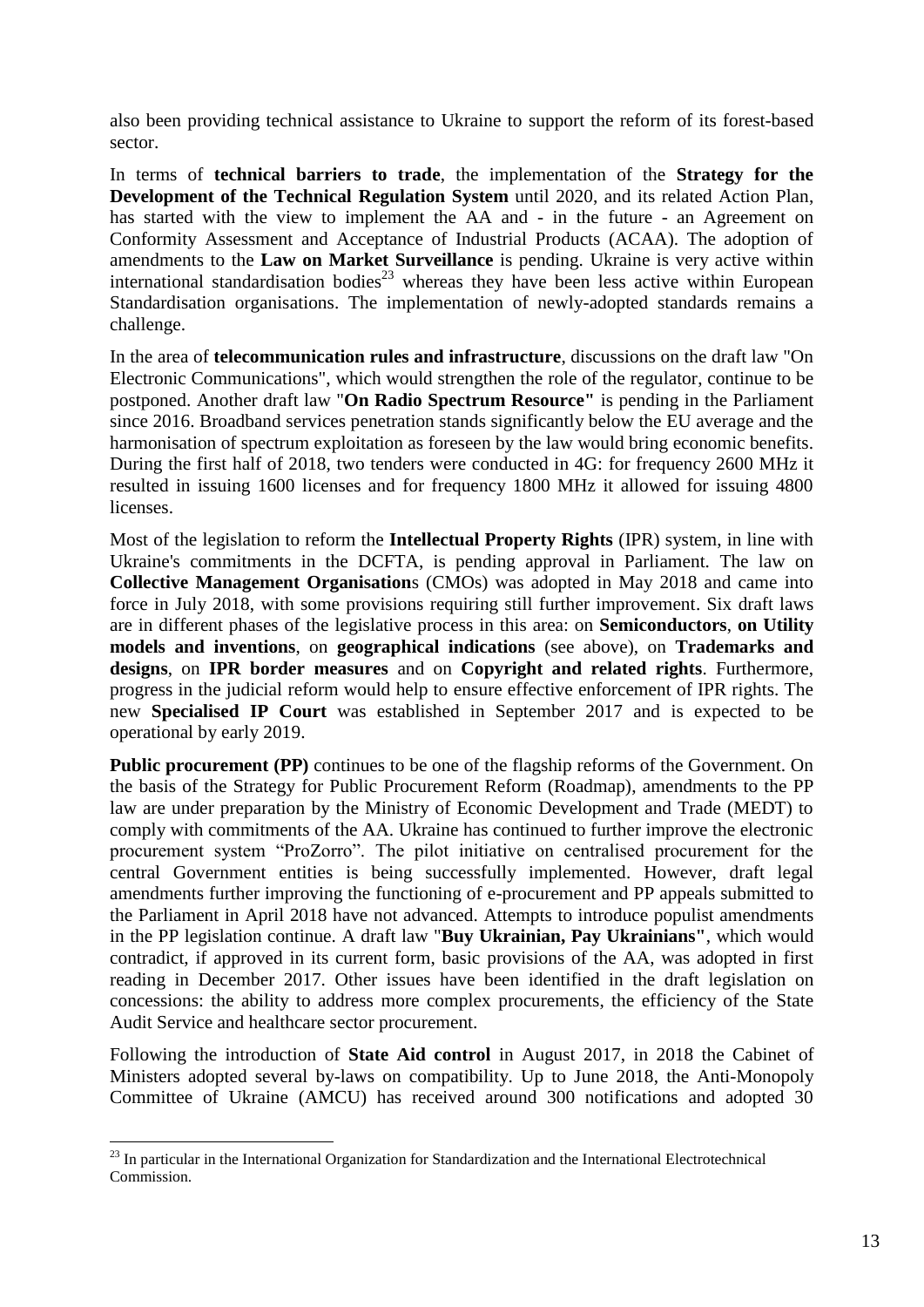decisions. In 2018, Ukraine continued gaining case-practice, worked on completing the State Aid legal architecture and on stopping some large granting bodies from bypassing State Aid control.

On **competition law,** AMCU adopted in October 2017 the Vertical Block Exemption Regulation, largely inspired by EU law. In 2018, EU experts are conducting a comparative analysis of Ukrainian competition law and EU law, which will lead to identifying priority issues for approximation and a roadmap to address them.

During 2018, the **State Service of Ukraine for Food Safety and Consumer Protection** resumed its official controls and veterinary checks thanks to the entry into force of the law on **State Control for food, feed, animal health and animal welfare** in April 2018. The drafting and adoption of **sanitary and phytosanitary (SPS) legislation** has noticeably accelerated in 2017/18, resulting in 17 EU legal acts adopted and more than 140 being in the process (out of 250 acts in total). The SPS Strategy has been finalised in October 2018 and its final version was agreed by both the Ukrainian government and the EU. The Law on Food Safety and Hygiene was adopted in January 2018 and should enter into force in January 2020. The draft laws on **Food Information for Consumers, Veterinary Medicines** and on requirements to objects and materials that are in contact with food products remain to be adopted by the Parliament. The design of veterinary certificates for poultry products exported from the EU into Ukraine are not completed yet, and negotiations should be launched for other products (notably beef and pork). Animal welfare obligations under the AA are to be further considered, notably regarding poultry exports to the EU.

# **4. Connectivity, Energy Efficiency, Climate Action, Environment and Civil Protection**

Ukraine has continued working on the 2016 EU-Ukraine Memorandum of Understanding **on a Strategic Energy Partnership**, and the parties approved a new Annual Work Plan in April 2018.

Following the adoption of a new Energy Strategy 2035 by Ukraine in August 2017, the longterm implementation plan is outstanding.

During the winter 2017/18, **gas transit** to the EU via Ukraine continued to be reliable and smooth, despite continued challenges in its technical cooperation with Gazprom which affect gas pressure and despite continued changes in daily volumes nominated for transit. Ukraine continued to cover its gas import needs through deliveries from the EU. This has not changed even after the final award of the Stockholm arbitration court on the transit and supply disputes in February/March 2018, following which Gazprom refused to supply the requested gas volumes. In view of the resulting gas shortage in Ukraine, on 1 March 2018 Ukraine activated for the first time the Energy Early Warning Mechanism under the AA. Trilateral talks on a future gas transit contract via Ukraine between Russia, Ukraine and the European Commission started in July 2018.

The Supervisory Board of the new gas pipeline operator MGU was appointed in spring 2018. However, the final decision on the unbundling of NAK Naftogaz has not been taken by the Government. In 2018, the Cabinet of Ministers prolonged several times the gas Public Service Obligation (PSO), which caps **gas prices** for households and for municipal heat supply companies below market prices. In October, the Ukrainian government agreed with the IMF on gradual gas price increases for households that should reach market level in 2020. Based on this, a new PSO will need to be adopted by the government. Further gradual monetisation of housing subsidies for gas and heat has not yet taken place.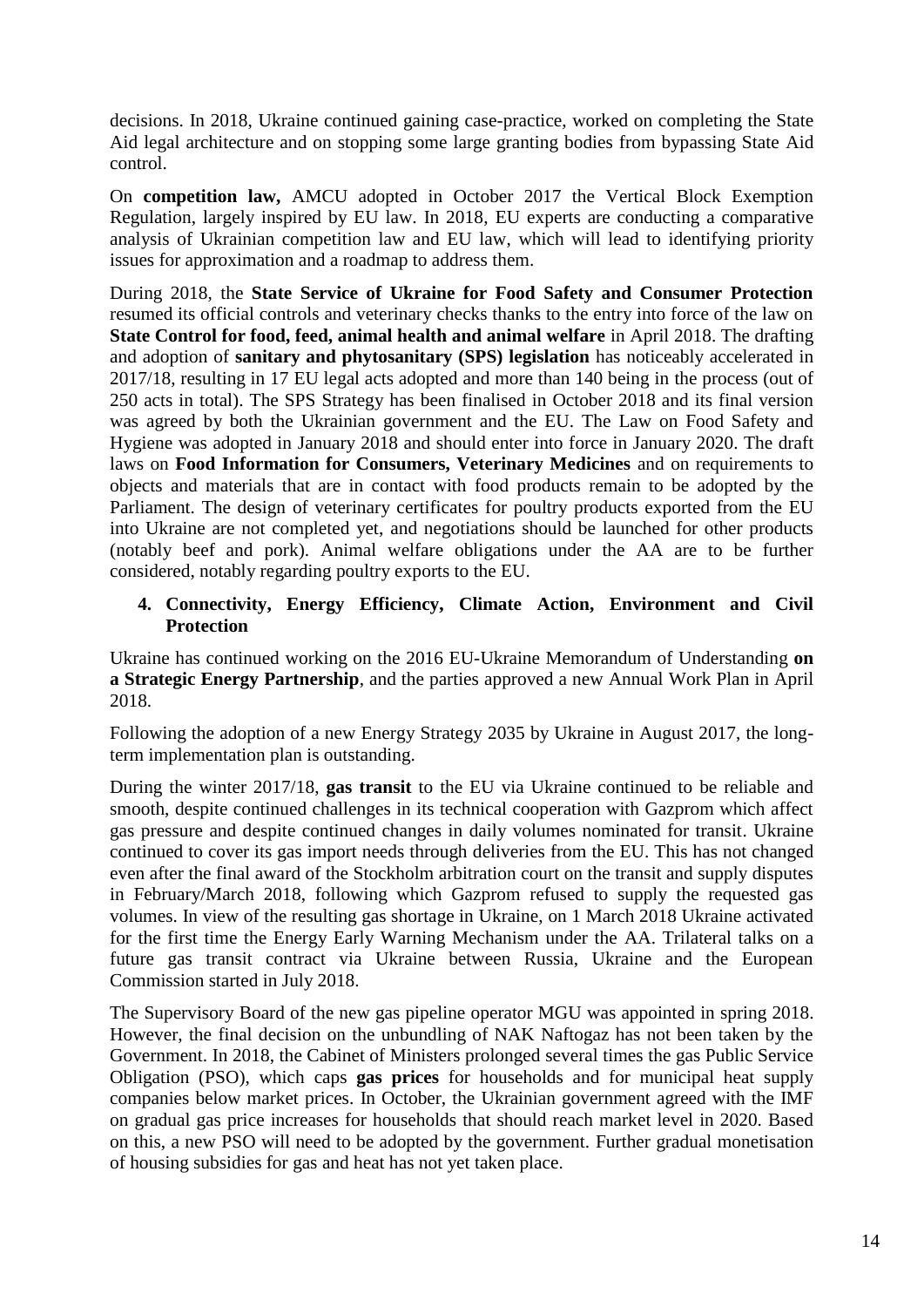In September 2018, the Parliament adopted the important law on transparency in extractive industries, which sets international transparency standards for the legal environment and business reporting in the mining, oil and gas extraction sector.

The challenging process to implement the **Electricity Market law** has been on-going since June 2017. The aim is to move from an overly regulated single buyer model with crosssubsidies to a competitive market in line with EU legislation, a challenge in view of the current oligopolistic market structure. The corporate governance reform of electricity transmission system operator Ukrenergo has led to a transparent selection process for its supervisory board members, although it does not yet own the assets as required under the 'ownership unbundling' model. Ukraine has not yet assigned the control over electricity production and electricity transmission companies to different Ministries. On **renewable energy,** the Parliament launched a discussion on a new law aimed at reducing the existing costly support schemes for renewable electricity generation.

In June 2018, the selection of five Commissioners of the **Energy Regulator** (National Energy and Utilities Commission of Ukraine) was finalised in line with the provisions of the Energy Regulator's law, providing new credibility to the independence of this key institution.

In the **field of energy efficiency**, the implementation of the laws on energy performance in buildings and on commercial heat metering and billing adopted in June 2017 has started. The Energy Efficiency Fund has been formally registered. The Fund benefits from substantial financial EU support linked to clear conditionality advancing reforms in the sector.

In 2018, Ukraine continued **fuel diversification for the supply of its nuclear power plants.** The commissioning of the New Safe Confinement above the 4th destroyed reactor in Chornobyl had to be postponed. A draft law re-establishing the full independence of the State Nuclear Inspectorate still has to be adopted by the Parliament.

The Government adopted a new **National Transport Strategy** in May 2018 with the aim of improving the functioning of the Ukrainian transport sector and enhancing connectivity with the EU through the extended indicative trans-European Transport Network (TEN-T); the implementation plan is expected to be adopted by the end of 2018. The State Road Fund started operations in 2018 and includes a road safety component. Ukraine received an audit from the International Maritime Organisation in mid-2018, which pointed to a number of shortcomings in measures and resources to address maritime safety and environmental protection. Key draft laws on market opening, including on road, railway and inland waterways, which shall be instrumental in harmonising Ukrainian transport legislation with that of the EU, have not yet been adopted. New Aviation Rules on civil aviation aircrew entered into force on 1 January 2018 and Aviation Rules on aerodrome certification were adopted in December 2017, both based on EU legislation. The Common Aviation Area Agreement between the EU and Ukraine still awaits its signature.

In April 2018, the Cabinet of Ministers endorsed an updated **National Environmental Strategy 2030**. Following the adoption of the Law on Environmental Impact Assessment (EIA) in 2017, a single EIA Registry has been launched, along with a relevant set of secondary legislations. In April 2018, a **new Law on Strategic Environmental Assessment** (SEA) was adopted.

Ukraine has also launched first steps towards the concrete transition to a more circular economy: after the adoption of a **National Waste Strategy** in late 2017, the Government has developed a Waste Framework Law and other draft laws in the area.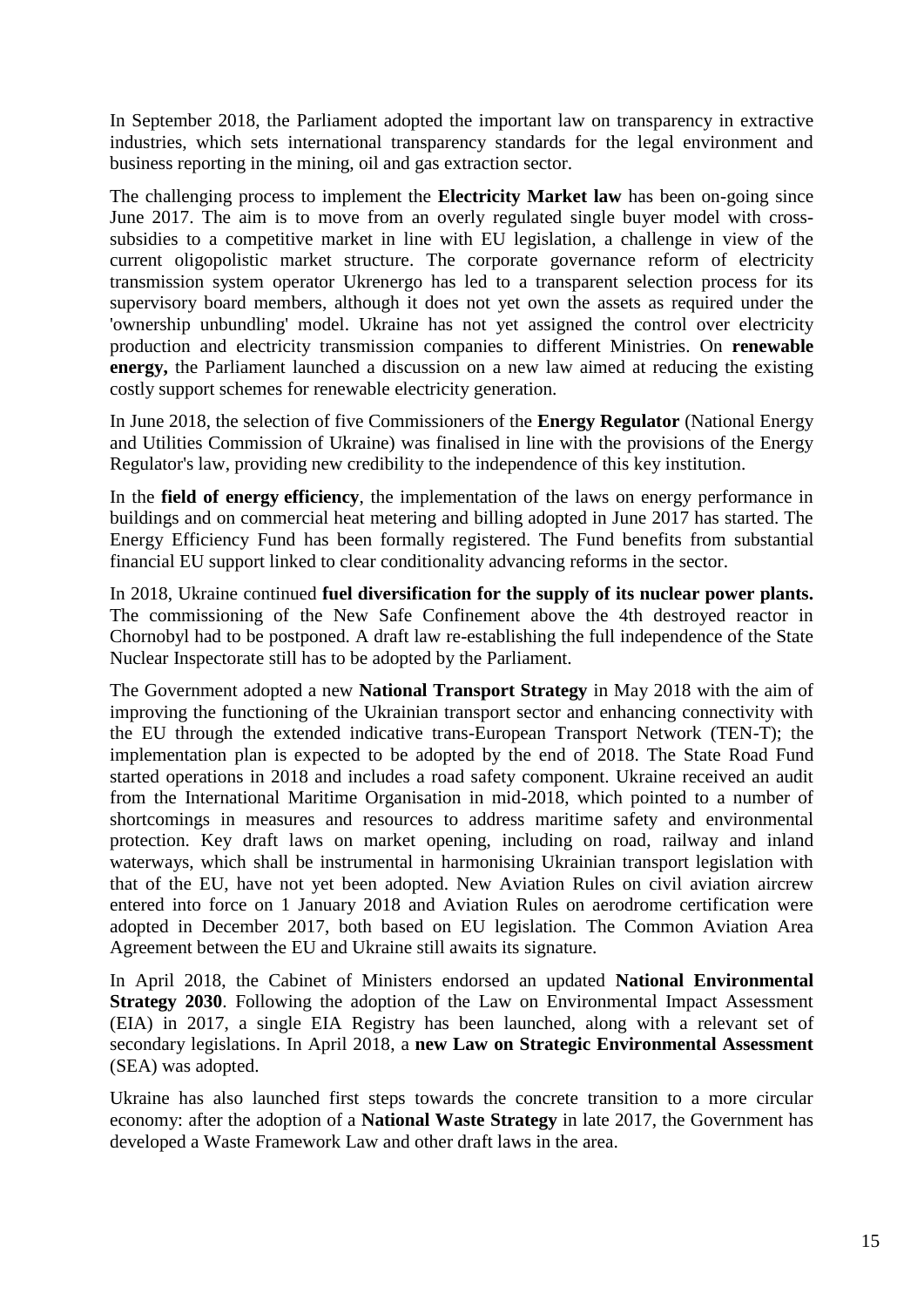In June 2018, Ukraine hosted the  $6<sup>th</sup>$  meeting of the Eastern Partnership (EaP) Panel on Environment and Climate Change, the first such meeting hosted by an EaP partner country.

**On Climate Action,** Ukraine formally communicated its Low Emission Development Strategy (LEDS) to the UNFCCC<sup>24</sup> in July 2018. Work is ongoing to prepare legislation for the establishment of an emissions Monitoring, Reporting and Verification (MRV) system. In September 2018, a draft Law On Ozone Depleting Substances and Fluorinated Greenhouse Gases was registered in the Parliament, envisaging the gradual phasing out of these substances.

Ukraine has made steady progress on **disaster risk management** and looks forward to a closer cooperation with the **EU Civil Protection Mechanism.**

# **5. Mobility and People to People contacts**

The Ukrainian Government is explicitly committed to **human capital development**. Education reforms remain one of the Government's priorities in 2018, comprising all levels: general secondary education, vocational education and training, and higher education. Implementation of the competency-based "**New Ukrainian School"** started in September 2018.

The **vocational education and training (VET) reform** is an essential component of broader efforts to stimulate economic growth and competitiveness. In May 2018, the Ministry of Education and Science approved a '**reform concept for the vocational education** in Ukraine' to be adopted by the Government. The document envisages the consolidation of the draft legislation currently under revision and scheduled for adoption by the end of 2018.

In 2018, the **reform of higher education** has been further consolidated. Higher education modernisation focuses on quality assurance with 108 new competence-based standards for bachelor level, 50 for master degree level and 20 for PhD level to be approved in late 2018. Work continues on the creation of the National Repository of Academic Texts to assure integrity of higher integration, and on setting up procedures to make the National Quality Assurance Agency in Higher Education operational.

Ukraine is among the most successful participants in the Erasmus+ programme. This programme supports modernisation and internationalisation of the education system, implementation of Bologna principles, non-formal education projects and academic exchanges.

The reform of the Ukraine **research and innovation** system is progressing. Since Ukraine in 2015 became associated to Horizon 2020, it has benefited from a number of support instruments. An EU peer-review strategic analysis was prepared, which resulted in specific recommendations for the modernisation of research and innovation. With the implementation of the Law on **Scientific and Technological Activities**, the National Council for Science and Technology Development was established in January 2018, paving the way towards a more effective national research system, optimal transnational and international competition, gender equality in research, and better exchange of scientific knowledge. In addition, a package of legislation to stimulate innovation activities is expected to be submitted by the end of 2018.

Ukraine's **potential within the framework of Horizon 2020 remains high** (GDP, level of education, number of researchers); more favourable conditions for the intensification of cooperation of Ukrainian science and industry with EU partners and other countries involved

<sup>&</sup>lt;sup>24</sup> UN Framework Convention on Climate Change.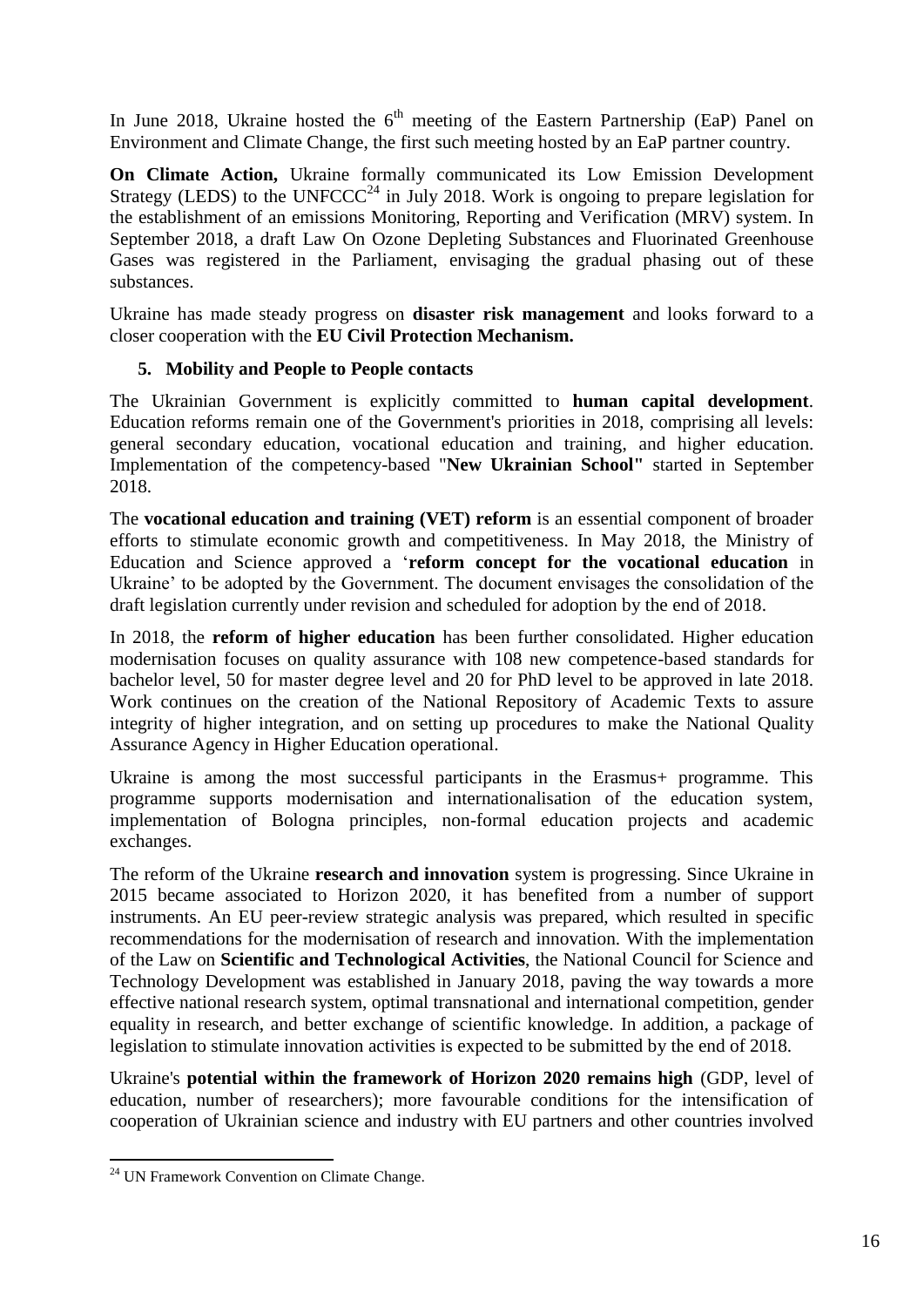in Horizon 2020 are under development. Ukraine has benefited in 2018 from a number of Horizon 2020 capacity building sessions under the **EU4Innovation initiative**.

The reform of the **cultural sector** is ongoing with the operationalisation of the Ukrainian Cultural Fund, hosting inter alia the Creative Europe Programme Desk. Ukraine continues to participate in Creative Europe. Since November 2017, Ukraine benefits also from the Culture Bridges programme to support cultural and creative sectors. Starting from September 2018, Ukraine is eligible to participate in the EU Prize for Literature.

# **6. Financial Assistance**

In 2018, the EU continued to provide macro-financial and reform assistance to support Ukraine's stabilisation and reform process. To this end, the EU has since 2014 mobilised over EUR 11 billion in grants and loans (out of its EUR 12.8 billion pledge).

In June 2018, a new EUR 1 billion programme of EU macro-financial assistance (MFA) was approved by the European Parliament and the Council of the EU. The Memorandum of Understanding signed in September 2018 sets the main conditions of the programme in the following four areas: (1) the fight against corruption, (2) public finance management, (3) specific sector reforms (state-owned enterprises, banks and the energy sector), and (4) social policies. The new assistance will support Ukraine's reform efforts and complement EUR 2.8 billion disbursed under previous MFA programmes.

Under the European Neighbourhood Instrument (ENI), three large-scale programmes, each worth EUR 50 million, were launched in 2017: support to energy efficiency, to public finance management reform, and to the conflict-affected areas in eastern Ukraine. Local currency lending and technical assistance support to key areas of AA implementation were also addressed under the EUR 200 million bilateral ENI 2017 budget.

Since the beginning of the conflict, EU humanitarian assistance was continuously provided to the most affected population, including IDPs, amounting to EUR 112 million provided by the European Commission since 2014.

Through its Instrument contributing to Stability and Peace (IcSP), the EU has also supported peacebuilding, stabilisation and early recovery efforts with more than EUR 100 million. In 2018, new actions focused on supporting the OSCE SMM, community-based reintegration for veterans of the conflict in eastern Ukraine and to strengthen community resilience.

The EU has embarked on an enhanced strategic response to the conflict in eastern Ukraine aligning it with the humanitarian-development nexus. The Joint Humanitarian Development Framework 2017-2020 provides for a coordinated EU approach towards providing humanitarian, early recovery and reform assistance to support the conflict-affected population and Ukraine.

Programming priorities in 2018 include vocational education and training; energy efficiency; people-to-people contacts; and enhanced investment-related support linked to the External Investment Plan (EIP). Humanitarian assistance will continue to be provided to people affected by the conflict in eastern Ukraine along both sides of the contact line and in NGCA. Ukraine continues to benefit from regional programmes and other EU instruments.

The first part of the Annual Action Programme for 2018 worth EUR 91 million covering energy efficiency and the Technical Cooperation Facility supporting Ukraine in implementing the AA/DCFTA and ensuring respect for human rights and fundamental freedoms was adopted in July 2018.